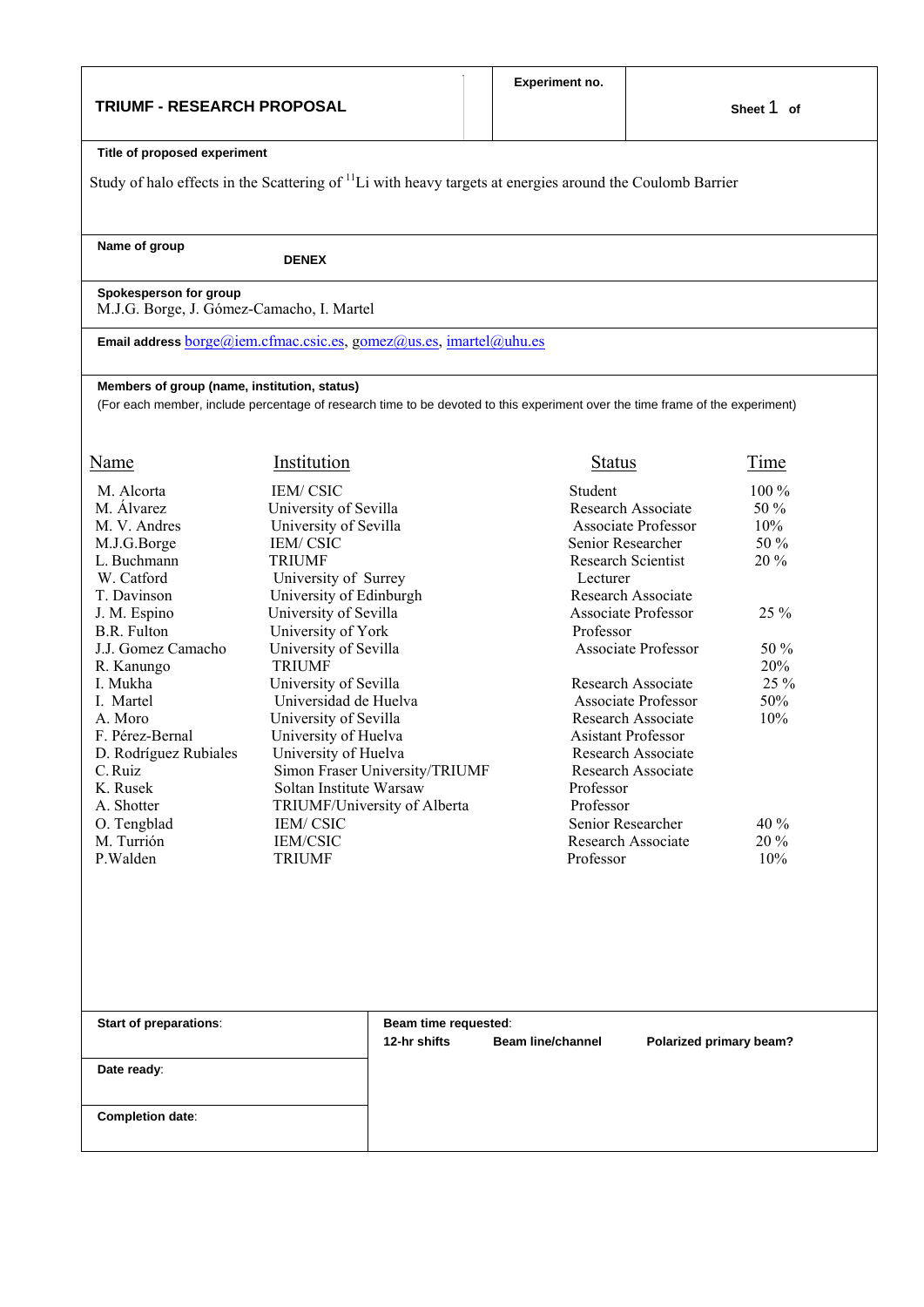# **SUMMARY Sheet** 2 **of**

The scattering of halo nuclei is strongly affected by coupling to the continuum. At energies below the Coulomb barrier, the dominant effect is that of the dipole Coulomb force that couples the ground state to the low energy continuum. Nuclear effects should also play a role, even at energies below the Coulomb barrier, due to the long range of the halo. A careful analysis of the elastic and break-up cross section of a halo nucleus on a heavy target at energies around the Coulomb barrier should give information on the B(E1) distribution of the halo nucleus, and also about the reaction mechanisms that govern the collisions of halo nuclei. We here propose to investigate this effect by measuring elastic scattering at energies close to the Coulomb

barrier. We have chosen <sup>11</sup>Li as the most suitable candidate. We ask for a total of 28 shifts of radioactive beam plus 2 shifts of stable beam.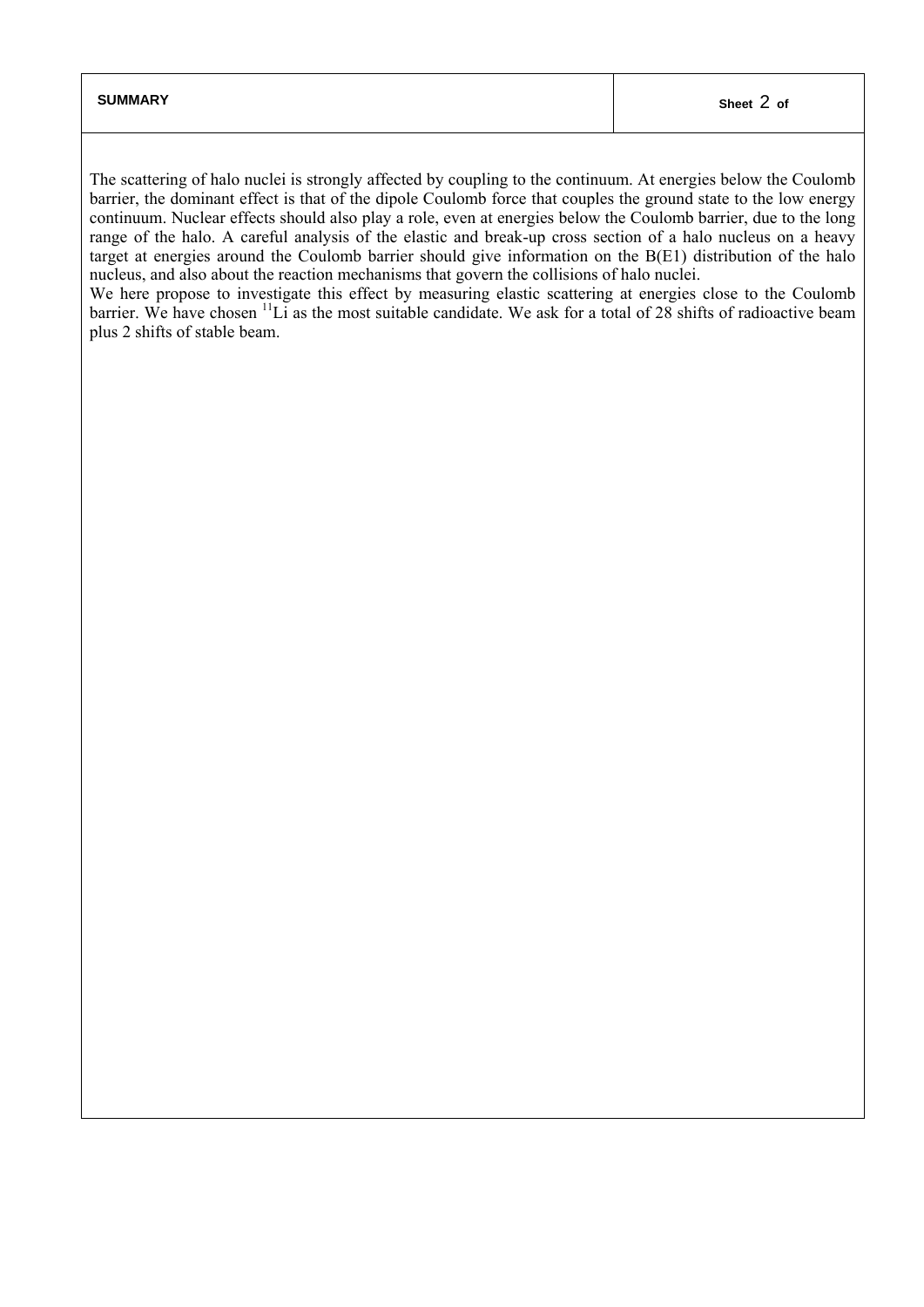| <b>BEAM and SUPPORT REQUIREMENTS</b> |                                                                                                                                                                                                                   | Sheet 3 of 20 |  |
|--------------------------------------|-------------------------------------------------------------------------------------------------------------------------------------------------------------------------------------------------------------------|---------------|--|
| <b>Experimental area</b>             |                                                                                                                                                                                                                   |               |  |
|                                      | TUDA facility in the ISAC experimental hall                                                                                                                                                                       |               |  |
|                                      | Primary beam and target (energy, energy spread, intensity, pulse characteristics, emittance)                                                                                                                      |               |  |
|                                      | 500 MeV proton beam from TRIUMF cycloton<br>10 microamp of proton beam on a Ta target                                                                                                                             |               |  |
| Secondary channel                    | <b>ISAC-HE</b>                                                                                                                                                                                                    |               |  |
| characteristics)                     | Secondary beam (particle type, momentum range, momentum bite, solid angle, spot size, emittance, intensity, beam purity, target, special                                                                          |               |  |
| Spot size $< 0.5$ cm                 | ISACII experimental hall need to go to 2.4 -3.1 MeV/u, ask for $10^{4}$ <sup>11</sup> Li p/s                                                                                                                      |               |  |
|                                      | Energy resolution better than 100 keV                                                                                                                                                                             |               |  |
|                                      |                                                                                                                                                                                                                   |               |  |
|                                      |                                                                                                                                                                                                                   |               |  |
|                                      |                                                                                                                                                                                                                   |               |  |
|                                      |                                                                                                                                                                                                                   |               |  |
|                                      |                                                                                                                                                                                                                   |               |  |
|                                      |                                                                                                                                                                                                                   |               |  |
|                                      |                                                                                                                                                                                                                   |               |  |
| <b>TRIUMF SUPPORT:</b>               |                                                                                                                                                                                                                   |               |  |
|                                      | Summarize all equipment and technical support to be provided by TRIUMF. If new equipment is required, provide cost estimates.                                                                                     |               |  |
|                                      | NOTE: Technical Review Forms must also be provided before allocation of beam time.                                                                                                                                |               |  |
|                                      | Continued infrastructure support from TRIUMF for TUDA at ISAC, including assigned personnel, included ISAC-II                                                                                                     |               |  |
|                                      | Need of Faraday cup at the end of the chamber.                                                                                                                                                                    |               |  |
|                                      |                                                                                                                                                                                                                   |               |  |
|                                      |                                                                                                                                                                                                                   |               |  |
|                                      |                                                                                                                                                                                                                   |               |  |
|                                      |                                                                                                                                                                                                                   |               |  |
|                                      |                                                                                                                                                                                                                   |               |  |
| <b>NON-TRIUMF SUPPORT:</b>           |                                                                                                                                                                                                                   |               |  |
|                                      | Summarize the expected sources of funding for the experiment.<br>Identify major capital items and their costs that will be provided from these funds.                                                             |               |  |
|                                      | NSERC TUDA Project Grant (L. Buchmann et al.)                                                                                                                                                                     |               |  |
|                                      | Ref. Proyecto: FPA2005-02379 (Dinámica, estructura y modos de desintegración de núcleos exoticos ligeros)<br>Spanish Founding agency CICYT from 31 /12 2005 till 30 /12 2007 Responsible: María José García Borge |               |  |
|                                      | Ref. Proyecto: FPA2005-04460 (Dispersión de Núcleos Exóticos a energías en torno a la barrera Coulombiana)                                                                                                        |               |  |
|                                      | Spanish Founding agency CICYT from 31 /12 2005 till 30 /12 2006 Responsible: Joaquín Gómez Camacho                                                                                                                |               |  |
|                                      | Ref. Proyecto: FPA2003-05958 (Exóticos)                                                                                                                                                                           |               |  |
|                                      | Spanish Founding agency CICYT from 31 /12 2003 till 30 /12 2006 Responsible: Ismael Martel Bravo                                                                                                                  |               |  |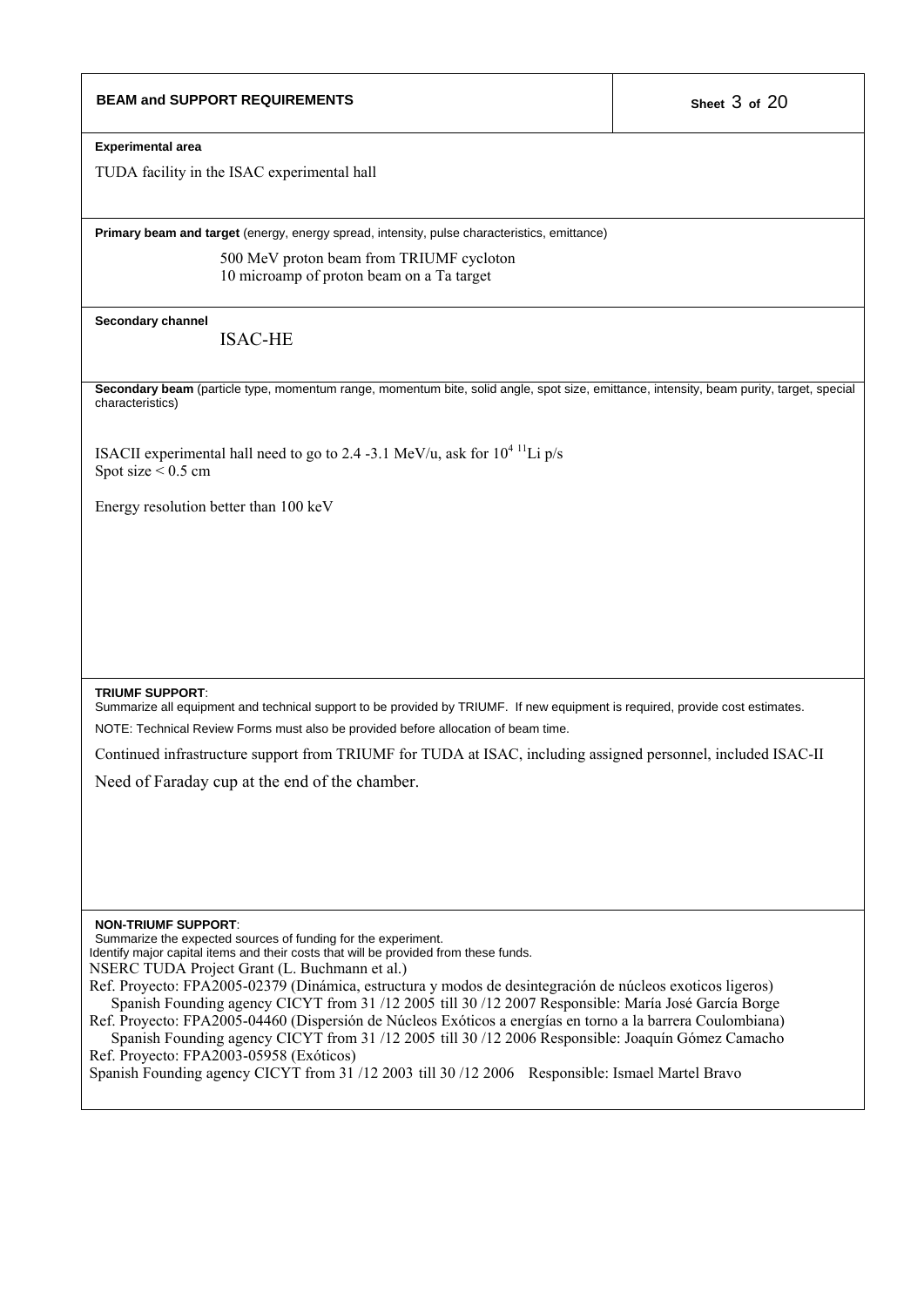| <b>SAFETY</b> | Sheet 4 of 20 |
|---------------|---------------|
|---------------|---------------|

The <sup>11</sup>Li beam is of very short half-life ( $T_{1/2}$  = 8.5 ms), only one gamma line in the decay of 320 keV and it is produced with very low intensity,.

I would say no safety issues are relevant in this experiment.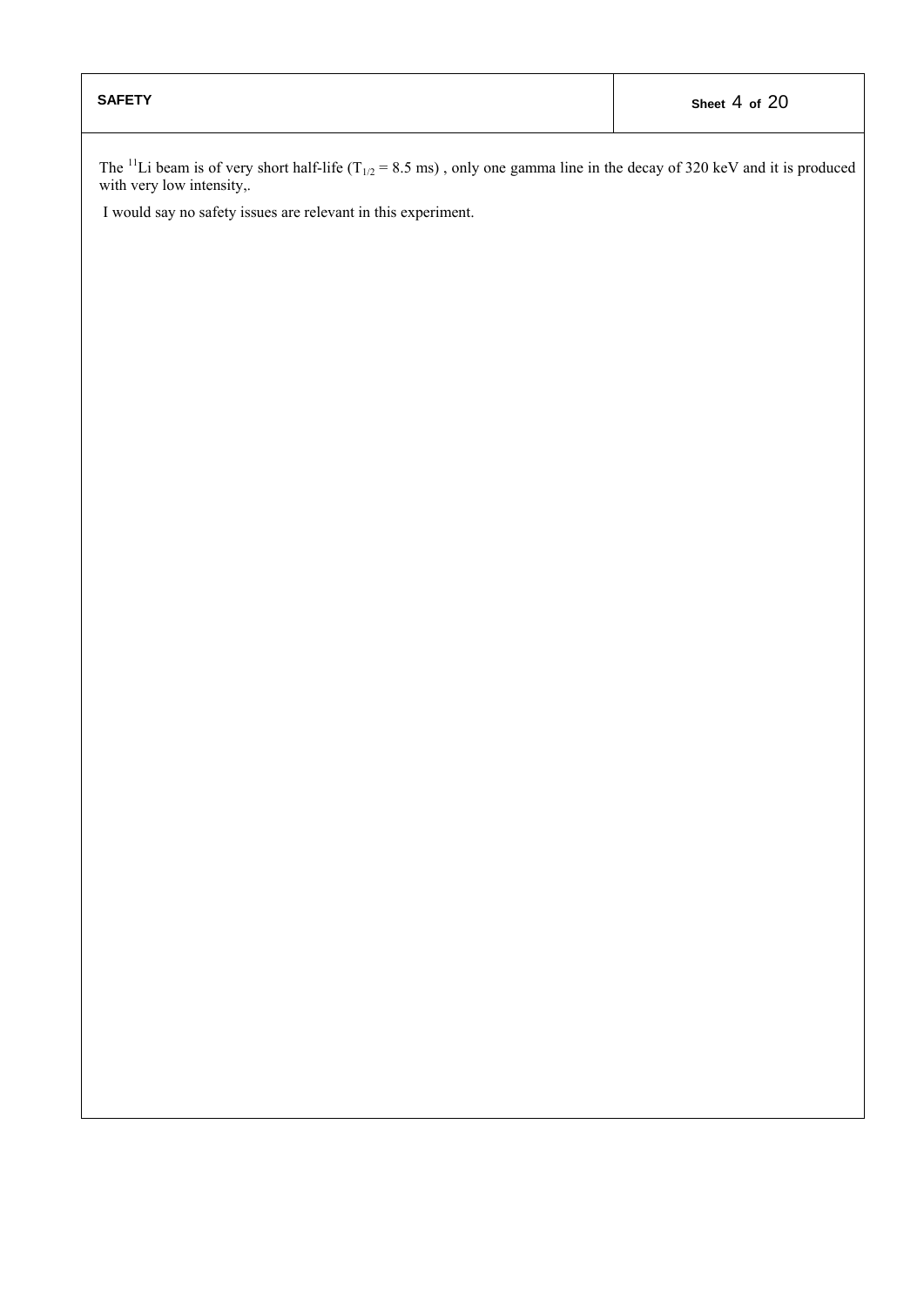## **1 Scientific Justification**

Halo nuclei are composed by a core nucleus and one or two loosely bound neutrons. Due to the loosely bound structure, they should be easily polarizable. Thus, in the presence of a strong electric field, the nucleus will be distorted, so that, with respect to the centre of mass of the nucleus, the halo neutrons will move opposite to the electric field, while the positively charged core will move in the direction of the field.

The B(E1) distribution is a measurement of the importance of polarizability. Large B(E1) values at low excitation energies (close to the break-up threshold) indicate that the nucleus is easily polarizable. In terms of the ground state wavefunction, large B(E1) values at energies close to the break-up threshold indicate a large probability that the halo neutrons are in the extreme asymptotic tail. Recent experimental results by Nakamura et al [NAK05] show, in a preliminary analysis, that the B(E1) values may be considerably larger than those measured by Zinser et al [ZIN97].

The phenomenon of dipole polarizability should affect strongly the elastic scattering of halo nuclei on heavy targets, even at energies below the Coulomb barrier, where the nuclear force should not be important. Two effects are relevant: First, Coulomb break-up will reduce the elastic cross sections. Second, the distortion of the wave function generated by the displacement of the charged core with respect to the centre of mass of the nucleus will reduce the Coulomb repulsion, and with it the elastic cross sections. A simple way of describing the effect of polarizability is by means of a dipole dynamic polarization potential (DDPP). This potential has an attractive real part, that describes the reduction of the Coulomb repulsion, and an absorptive imaginary part, which describes the reduction of elastic cross section due to Coulomb break-up. The DDPP can be obtained using a semiclassical derivation [AND94], and it is completely determined by an analytical expression in terms of the B(E1) distribution, the projectile and target and the scattering energy. When the DDPP, along with the standard Coulomb and nuclear potentials, is used in an optical model calculation, the results of the elastic cross sections are very close to those of a full coupled channels calculations including explicitly the dipole Coulomb excitation [AND97].

We made use of the experimental values of the  $B(E1)$  distribution of  $<sup>11</sup>Li$ , measured by Zinser et al [ZIN97] to</sup> calculate the effect of dipole polarizability on the elastic scattering of  $^{11}$ Li on  $^{208}$ Pb at 24 MeV (2.2 MeV/u), which is well below the Coulomb barrier [AND99]. We found that there is a strong reduction of the cross sections with respect to Rutherford at backward angles, and a smaller reduction at forward angles. This reduction depends on which values, compatible with the experimental uncertainties, are taken for the B(E1) distribution. For the central values of this distribution, we predict a 30% reduction around 150 degrees, 25% around 120 degrees and 8% reduction around 60 degrees. However the measurement of Zinser et al. [ZIN97] were not very sensitive to the B(E1) values very close to the break-up threshold. recent measurements by Nakamura et al., [NAK05] show that B(E1)-values close to the break-up threshold are very important. if we take the values of [NAK05] for the B(E1) distribution, we find that the reduction is much more important, about 20% at 60 degrees. Thus, we can conclude that a measurement of this reaction can be of interest, since it would allow to determine the values of the DDPP, and, from it, it would allow to reduce the uncertainties in the  $B(E1)$  distribution of  $^{11}Li$ .

Furthermore, we have performed explicit coupled channels calculations that take into account the coupling to the continuum. These calculations take into account the fact that the most relevant degree of freedom of  $\rm{^{11}Li}$ , when colliding with a heavy target at energies around or below the Coulomb barrier, is the coordinate between the <sup>9</sup>Li core and the centre of mass of the neutrons. Hence, a di-neutron model is used for <sup>11</sup>Li. As it is well known, the di-neutron model overestimates the B(E1) distribution. So, in our calculations the B(E1) strength is renormalized to be in agreement with the experimental B(E1) distribution measured by Nakamura [NAK05]. Our calculations, take into account both Coulomb and nuclear coupling (CDCC Coulomb + Nuclear). The results, shown in Fig. 1, predict a strong reduction in the elastic cross sections, in accordance to our previous results using polarization potentials. We also present a coupled channel calculation including only Coulomb dipole excitation (CDCC Bare + Dipole Coulomb), and an optical model calculation using the dipole Coulomb polarization potential (Bare + Coulomb DPP). The calculations using dipole Coulomb polarization potential take into account only the effect of Coulomb dipole excitation. All these calculations are in agreement for small angles.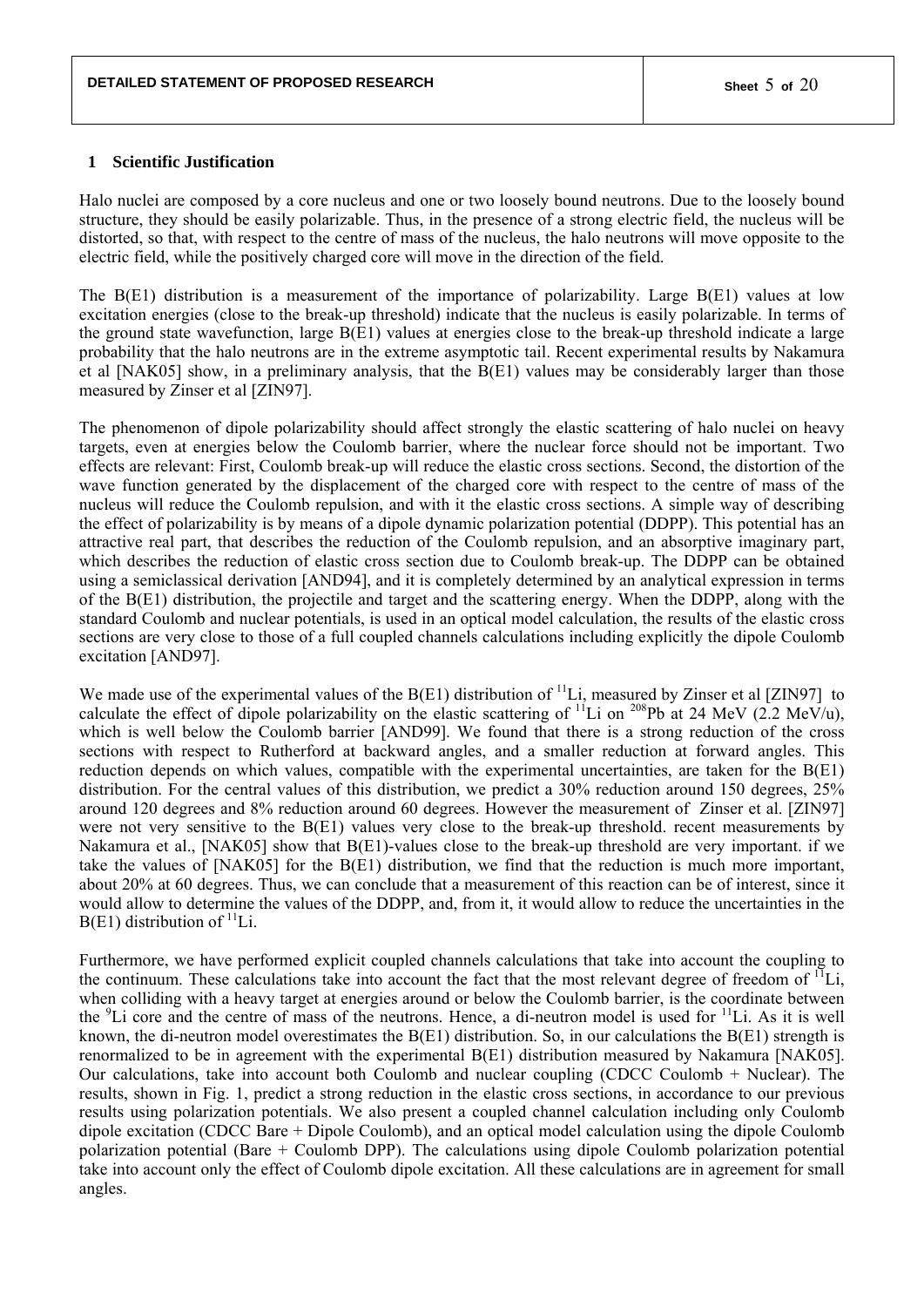Our calculations, shown in Fig. 1, indicate that at forward angles ( $θ < 60°$  for E=24 MeV,  $θ < 45°$  for E=28 MeV,  $\theta$  < 40° for E=30 MeV), Coulomb dipole excitation is the dominant excitation mechanism, and nuclear coupling does not play any role. Therefore, a careful measurement of the reduction of the elastic cross section, along with the energy distribution of the break-up fragments, will allow to obtain information on the B(E1) distribution, which allows to differentiate between the measurements of Nakamura [NAK05] and Zinser [ZIN97].



Figure 1: Elastic cross section of <sup>11</sup>Li on <sup>208</sup>Pb divided by the Rutherford cross section at 24, 28 and 30 MeV. The dotted line indicates the calculation with a bare potential, where the halo effect is not considered. The red line indicates the halo effect approximated through a dipole coulomb polarization potential. The dashed line indicates the halo effect calculated considering the coupling to the continuum due to the dipole coulomb force. The blue line indicates the halo effect including both coulomb and nuclear coupling to the continuum.

At larger angles, nuclear forces play an important role. The study of the elastic and break-up cross sections, performed at several collision energies, will allow understanding the role of the nuclear and Coulomb interaction in the collision of a weakly bound nucleus such as <sup>11</sup>Li on <sup>208</sup>Pb. We will also learn the role of the continuum of  $11$ Li in the scattering process, in particular, which partial waves play a role, which break-up energies are more important, and if the 3-body nature of <sup>11</sup>Li has a special significance in this collision.

### 1.1. **Systematic of Li isotopes**.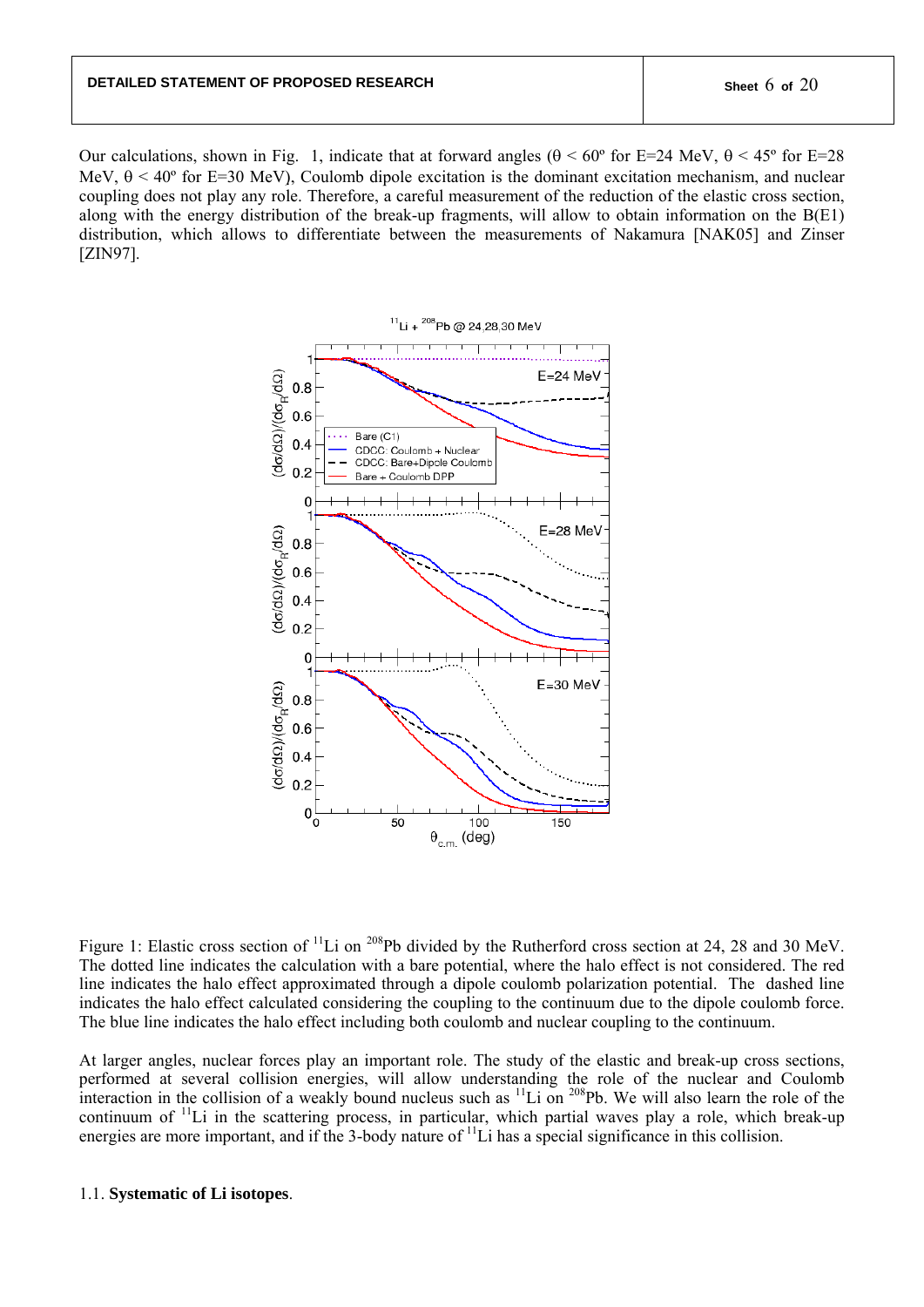It should be stressed that the strong effect of dipole polarizability in  $\frac{11}{11}$ Li scattering is a consequence of the low break-up threshold. Other Li isotopes, such as  ${}^6Li$ ,  ${}^7Li$ ,  ${}^8Li$  and  ${}^9Li$ , will not show the reduction in Rutherford cross sections at energies below the barrier. In fact, the scattering of  ${}^6Li$  and  ${}^7Li$  on  ${}^{208}Pb$  at energies around and below the barrier has been studied in detail at Daresbury Laboratory using unpolarized [KEE93] and polarized beams [MAR94]. The effect of dipole polarizability for the elastic scattering of <sup>7</sup>Li on <sup>208</sup>Pb at 27 MeV was investigated [MAR98], and found that the reduction on the elastic cross sections is about 1%, much smaller than for  $11$ Li

A systematic study of the cross sections of Li isotopes could be illuminating. At energies well below the Coulomb barrier (24 MeV), the scattering cross sections for  ${}^6Li$ ,  ${}^7Li$ ,  ${}^8Li$  and  ${}^9Li$  should be accurately described by the Rutherford formula, while that of <sup>11</sup>Li should display an important reduction in the cross sections at backward angles.

# 1.2. **Inclusive break-up cross sections of 11Li.**

The reduction in the elastic cross sections of <sup>11</sup>Li at backward angles is due to the combined effect of the real, attractive part of the dynamic polarization potential, which generates a reduction of the Coulomb repulsion, and the absorption which is due to the effect of the Coulomb and nuclear break-up. This latter effect can be investigated by looking at the fragments of  ${}^{11}Li$ , in particular to the  ${}^{9}Li$ . This fragment can be differentiated from the  $11$ -Li nuclei just by taking into account that they will have approximately  $9/11$  of the energy of  $11$ -Li. Thus, the ratio of <sup>9</sup>Li to <sup>11</sup>Li events will be a complementary measurement of the effect of coupling to break-up channels. It depends on the break-up cross sections, while the reduction in the elastic cross sections of  $\rm^{11}Li$ depends on the coupling through the dynamic polarization effects.

## 2. **Previous experience**.

Two experiments very similar to the one proposed here were performed at the CRC at Louvain la Neuve (PH189. PH215) [SAN05-SAN05a]. We measured the elastic scattering cross section of  ${}^{6}$ He on  ${}^{208}$ Pb at several energies around the Coulomb barrier. From the analysis of the elastic scattering data, clear evidence for a long range absorption in the  ${}^{6}$ He –  ${}^{208}$ Pb optical potential were found. This was partly due to the effect of Coulomb dipole polarizability. However, the effect of nuclear break-up did also play a major role, as it was shown by coupled channels calculations that took into account both effects of Coulomb and nuclear coupling to the continuum.

The <sup>4</sup>He fragments, coming from break-up, were also detected making use of a set of telescopes allowing mass and charge identification. From the detection of these fragments, we found that break up was indeed the major reaction channel, and that the coupling to the continuum was indeed responsible of the long range absorption observed in elastic scattering. Dipole polarizability, which was due to the effect of dipole Coulomb coupling to the continuum, was a part of the dynamical effect of Coulomb and nuclear coupling to the break-up channels that affected strongly the scattering of <sup>6</sup>He.

## **3. Description of the experiment**.

The experiment proposed consists in measuring the elastic differential cross section of  $^{11}$ Li on  $^{208}$ Pb at 2.2 to 3.0 MeV/u laboratory energy. We expect to observe and quantify the reduction of the differential cross sections at backward angles compared to the Rutherford cross section. By doing this measurement, we expect to achieve the following objectives:

a) To observe that, <sup>11</sup>Li behaves differently to all normal nuclei, for which the elastic cross sections at energies below the barrier is accurately given by the Rutherford formula. This is due to its large polarizability, and results in elastic cross sections which are considerably smaller.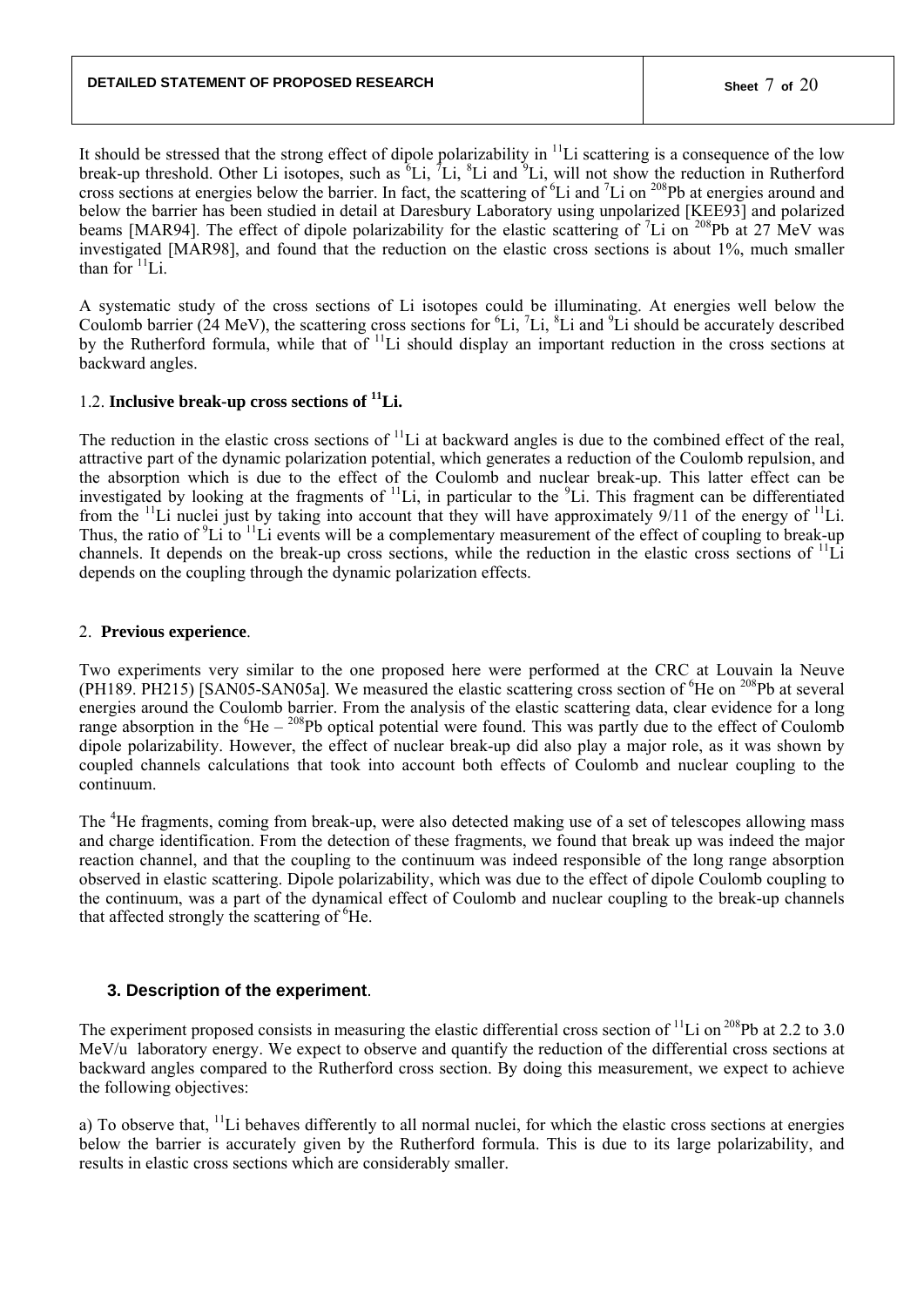b) To quantify the reduction of the elastic cross sections, and thus obtain information, complementary to the distributions measured by Zinser et al [ZIN97] and Nakamura et al [NAK05]. This will allow to determine more accurately the B(E1) distribution at energies close to the break-up threshold.

c) To see whether the dipole polarization potential is sufficient to describe the elastic differential cross section distribution, or, on the contrary, a more accurate treatment of the reaction mechanism is required, including explicitly the coupling to the continuum.

### **3.1. Intensity**

The main limiting factor for this experiment is the intensity of the  $<sup>11</sup>Li$  beam. We will make the conservative</sup> assumption that a yield of  $10000$   $\frac{11}{\text{Li}}$  per second interacting in our target can be obtained. To compensate this relatively small value, we optimize the solid angle of the detector system to a maximum coverage and the target thickness.

#### **3.2. Energy**

The energy of the <sup>11</sup>Li beam should be sufficient so that the backscattered ions (both from elastic scattering and from break-up) are able to go through the Delta-E detector of the telescope. According to our simulations (see an example in Fig. 2) , energies from 2.2 to 3 MeV per nucleon are required.

#### **3.3. Resolution**

Assuming that the incident beam is pure  $\frac{11}{11}$ , after the collision with the target one will get elastically scattered  $11$ Li, as well as break-up fragments. From them, the most important fragment will be  $9$ Li coming from the removal of the halo neutrons. It is very important that <sup>11</sup>Li events are separated from <sup>9</sup>Li events. This can be done by the telescope as it is shown in Fig. 2.



Figure 2: Simulation of the telescope response (thickness of 40 μm and 500 μm) at 150º degrees for the scattering of  $^{11}$ Li beam of 28 MeV on a  $1 \text{ mg/cm}^2$   $^{208}$ Pb target. The blue points correspond to  $^{11}$ Li elastic events scattered along the thickness of the target. The green points correspond to <sup>9</sup>Li break-up fragments. The detector resolution (better than 50 keV) as well the energy dispersion (< 100 keV) of the incoming beam are not considered in the calculations. This effect are small compared to the 2.5 MeV difference between the  $\rm{^{11}Li}$  scattered beam and the  $\rm{^{9}Li}$  break-up fragment.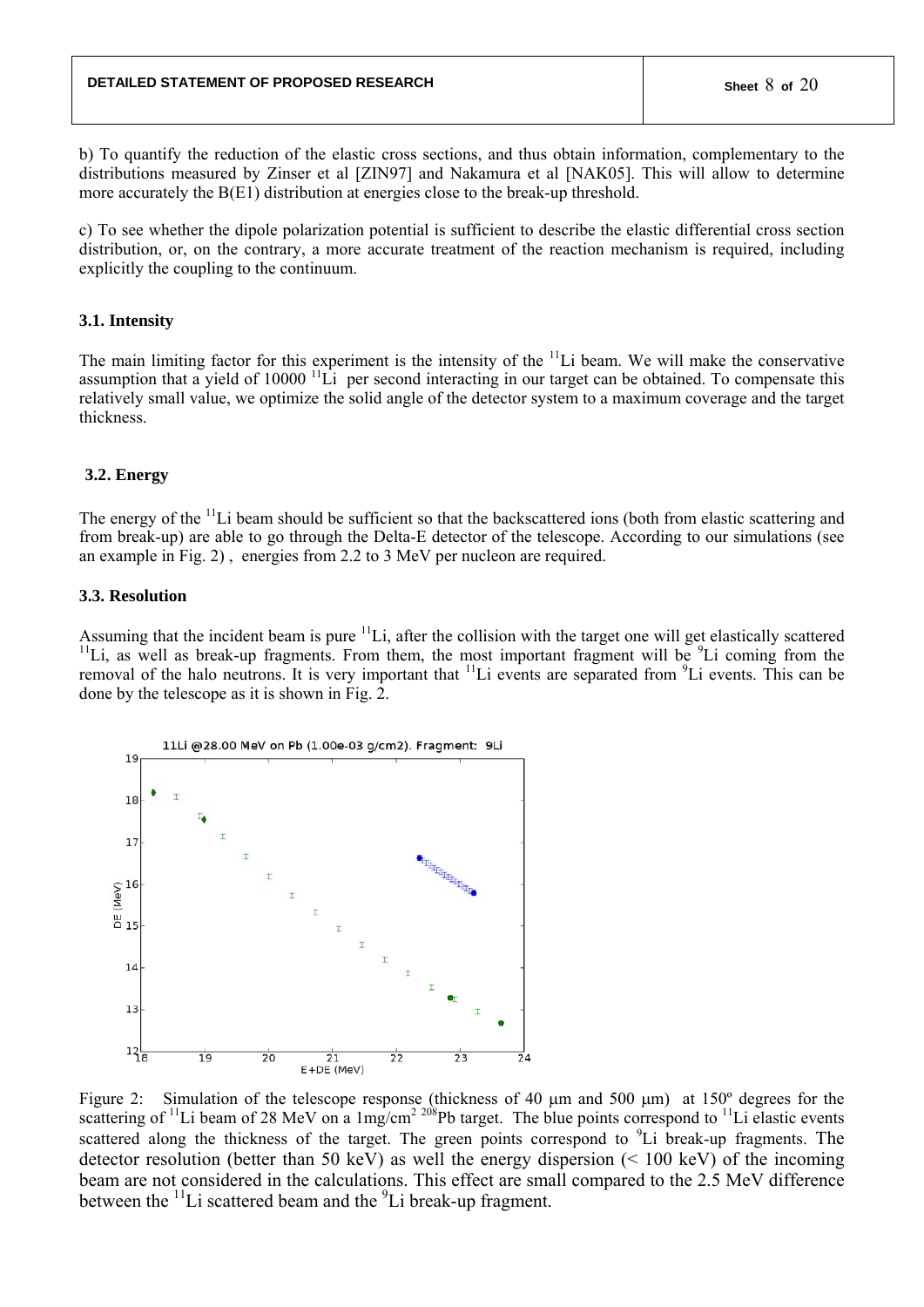## **3.4. Detectors**

We plan to use the DINEX detector array, which was used for the experiments at Louvain la Neuve. It consists on two annular telescope arrays (CD), which are placed at forward and backward angles. They consist of four 90º Si telescopes of thickness 40 μm front and 500 μm back (see left hand side of Fig. 3). To cover intermediate angles the setup is complemented by other DSSSD-Si telescopes of equivalent thickness. A schematic cartoon of the setup is display on the right hand side of fig. 3. The setup covers large scattering angles (from 15-40º and 140-165º with DINEX and from 55-125º with the DSSSD) relevant for the calculations, see Fig. 1. These detectors could have concentric strips, which allow getting information on the scattering angle.



Figure 3: On the left, view of one of the two annular DINEX detector array. In each quadrant there are 16 strips for the Delta-E detector. On the right, a schematic display of the setup with the angles subtended by the combined system of DINEX plus DSSSD.

Uncertainties in the solid angles of the detectors will be reduced measuring the ratio of forward to backward number of counts for a stable isotope, such as  ${}^{7}Li$ , at energies below the Coulomb barrier and compare with the Rutherford values. In this way, the ratio of the cross sections for the  $\rm ^{11}Li$  projectile, and those of the  $\rm ^{7}Li$ projectile will be given by the corresponding ratio of the number of counts, and systematic errors in the solid angles of the strips and in the efficiency of the electronic chain could be avoided. Further, as the set-up is symmetric, systematic differences in detectors and electronics can be tested by rotating the full detector set-up 180 degrees around the target, and again determining the above mentioned ratio.

## **3.4 Target thickness**.

The stopping power of a <sup>11</sup>Li beam at 28 MeV on a <sup>208</sup>Pb target is 0.4 MeV per mg/cm<sup>2</sup>. Taking into account that some backward scattered particles have to cross the target twice, and in order to maintain the energy separation of <sup>11</sup>Li and <sup>9</sup>Li, this thickness should not be larger than 2.5 mg/cm<sup>2</sup>. We will take 1 mg/cm<sup>2</sup>.

# **4 Readiness**

We plan to use the ISACII Facility when operative. Detector system, electronics and DAQ are already available.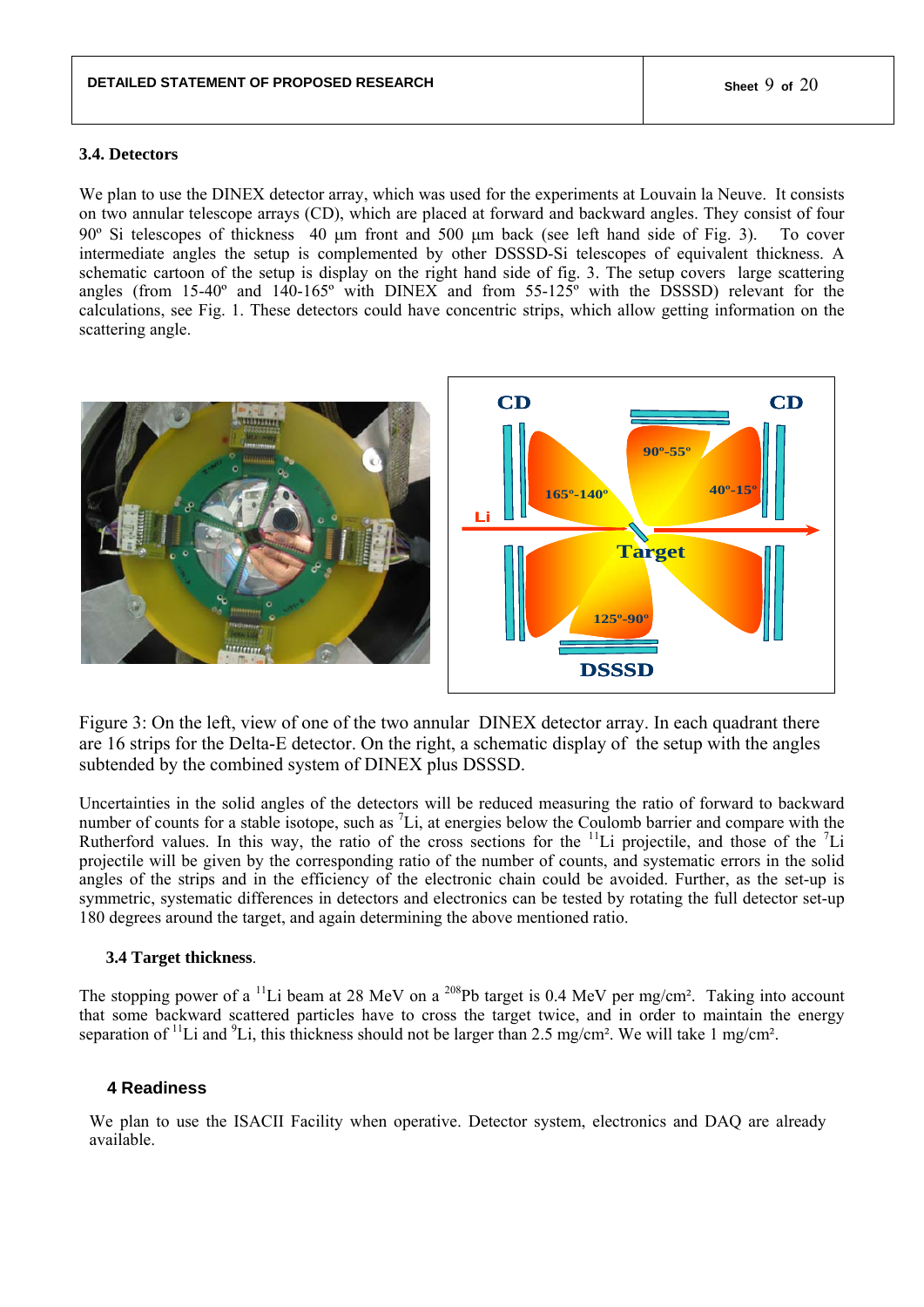# **5 Beam time required**

We have evaluated the expected number of counts for the scattering of  $<sup>11</sup>Li$  in our setup. This number</sup> of counts correspond to the total number of events (elastic and break-up), seen in typical strips which are placed at forward ( $\theta = 30$ ) as well as backward ( $\theta = 150$ ) scattering angles. It should be noticed that our setup has four sectors, each one with sixteen strips corresponding to different scattering angles. The number of counts given in the table corresponds to four strips, constituting one ring, for the given scattering angle. These estimations assume a beam with 10000 pps of  $\rm^{11}Li$ 

| Counts per hour for <sup>11</sup> Li | $N(\theta=30)$ | $N(\theta=150)$ |
|--------------------------------------|----------------|-----------------|
| $E=2.2$ MeV/u                        | 1620           | 8,4             |
| $E=2.6$ MeV/u                        | 1132           | 5,8             |
| $E=3.0$ MeV/u                        | 852            | 4.4             |

Rutherford cross sections were assumed as an estimate of the total  $({}^{11}Li + {}^{9}Li)$  number of events in the detectors. To carry out this experiment, a estimated beam time of 48 hours for the energy of 2.2 MeV/u, 72 hours for 2.6 MeV/u, and 96 hours for 3.0 MeV/u is needed. Thus, this corresponds to 18 shifts of 12 hours. These 18 shifts will allow to obtain cross sections with accuracies on the order of 10% at backward angles, and 1% at forward angles. This accuracy refers to the elastic cross sections, which are estimated to be between 40 % and 10% of the total number of events at backward angles. Besides, it is very important to have measurements at the same velocities of the scattering of  ${}^{9}$ Li, to determine the optical potentials accurately, because this is an essential ingredient in the coupled channels calculation. Considering that the intensity of  ${}^{9}Li$  should be much larger than that of  ${}^{11}Li$ , we will dedicate one day of beam time per energy of  ${}^{9}$ Li. This corresponds to 6 shifts.

Also, we need an accurate reference measurement with a stable isotope of Li, such as  ${}^{7}$ Li. This would correspond to one day of beam time. We add two more shifts with a pilot beam for alignment of the setup and adjust the electronics. This makes a total of 28 shifts.

# **6 Data analysis**

In order to account for uncertainties in the target thickness, solid angle of the strips, etc, we will determine the ratios of the number of counts to a reference beam, at energies below the Coulomb barrier, for which we can safely assume that cross sections will be determined by the Rutherford expression. This reference beam will be taken as <sup>6</sup>Li, at the energy of 18 MeV. Hence, N(R, $\theta$ ) is the number of counts obtained in a certain time, in a given detector which is placed at an scattering angle θ. This number will be proportional to the Rutherford cross section, multiplied by the adequate factor solid angle and efficiency factor  $F(\theta)$ , and the factor associated to target thickness and beam intensity  $I(R)$ . So,

 $\sigma_{\text{Ruth}}(R,\theta) = N(R,\theta) I(R) F(\theta)$ 

For the radioactive isotopes of Li, we will obtain the number of counts  $N(E,A,\theta)$ , which correspond to the isotope of mass A (where A=9 or A=11), the beam energy E, and the scattering angle  $\theta$ . This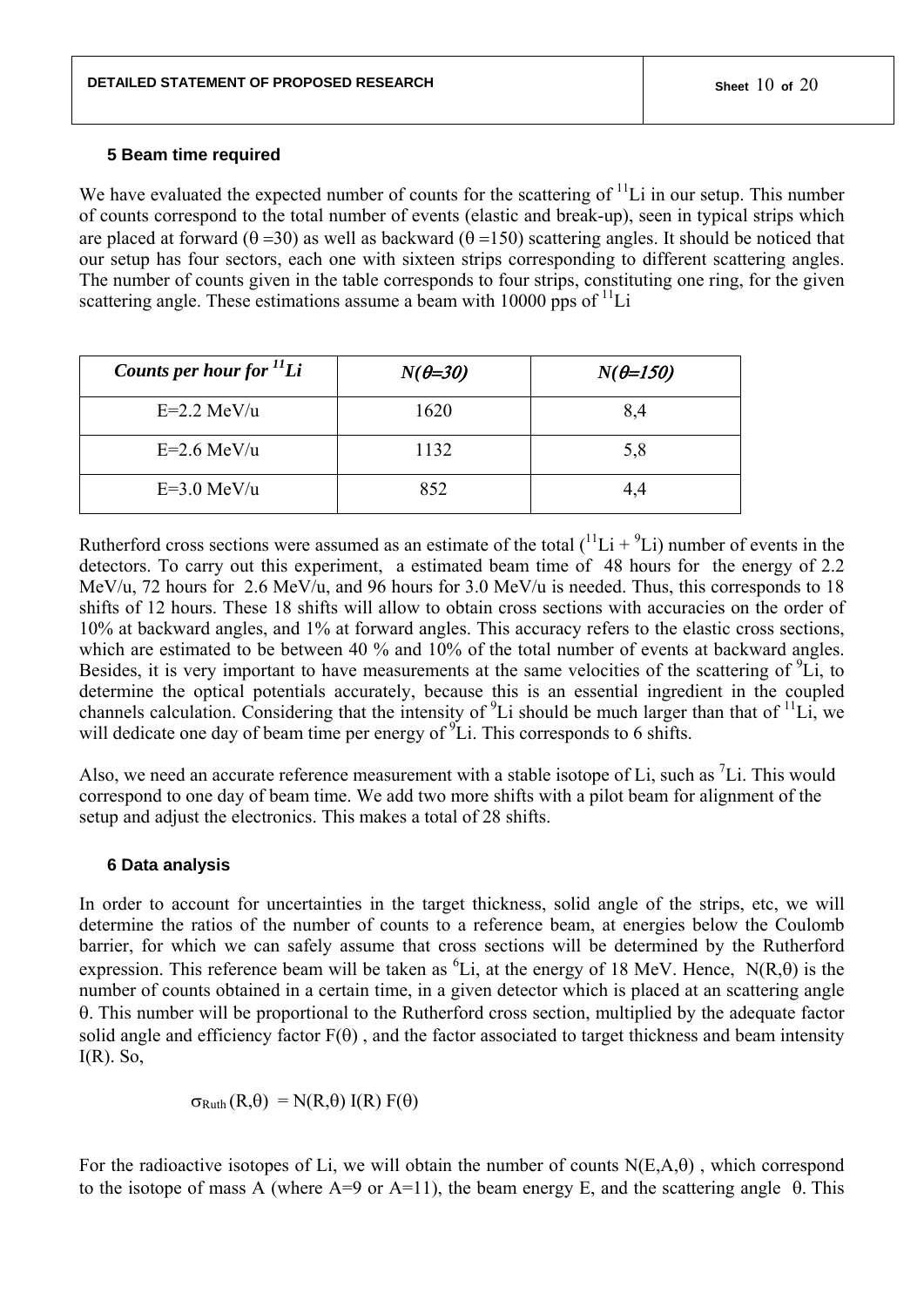number determines the elastic differential cross section, including the adequate factor solid angle and efficiency factor  $F(\theta)$ , and the factor associated to target thickness and beam intensity I(E,A).

$$
\sigma(E, A, \theta) = N(E, A, \theta) I(E, A) F(\theta)
$$

For very small values of the scattering angle θ, the cross sections are proportional to the Rutherford cross section, that has the same angular dependence (in the centre of mass frame), independently on the energy, or mass of the projectile. Hence, if we take  $\theta_R$  as a small reference angle, we obtain that the double ratio

 $R(E, A, \theta) = (N(E, A, \theta) / N(E, A, \theta_R)) / (N(R, \theta) / N(R, \theta_R)) = \sigma(E, A, \theta) / \sigma_{Ruth}(E, \theta)$ 

gives directly the ratio of the differential cross section to Rutherford. We have made use of the fact that the angular dependence of the Rutherford cross sections is the same, independently on the energy or the projectile mass. Note that in this double ratio all the uncertainties associated to solid angles or beam intensities in the different runs cancel. However, there may be effects associated to changes over time of the efficiencies of the electronic chain, which can be corrected using the information of the Pulser, as shown in [SAN05a]. Also, one should take into account small corrections to pass from centre of mass angles to laboratory angles.

# BIBLIOGRAPHY

[NAK05] T. Nakamura et al, Unpublished.

[ZIN97] Zinser et al, Nucl. Phys. A619 (1997) 151.

[BER93] C. A. Bertulani, L.F. Canto and M.S. Hussein, Phys. Rep. 226 (1993) 281.

[AND94] M.V. Andres, J. Gomez-Camacho and M.A. Nagarajan, Nucl. Phys. A579 (1994) 273-284.

[AND97] M.V. Andres et al., Nucl. Phys. A612 (1997) 82-90.

[AND99] M. V. Andres and J. Gomez-Camacho, Phys. Rev. Lett. 82 (1999) 1387-1390.

[KEE93] N. Keeley et al., Nucl. Phys. A571 (1993) 326.

[MAR94] I. Martel et al., Nucl. Phys. A575 (1994) 412.

[SAN05] A. Sánchez-Benítez et al, J. Phys. G31(2005) S1953-S1958.

[SAN05a] A. Sánchez-Benítez et al, PhD Thesis, University of Huelva 2005 (Unpublished).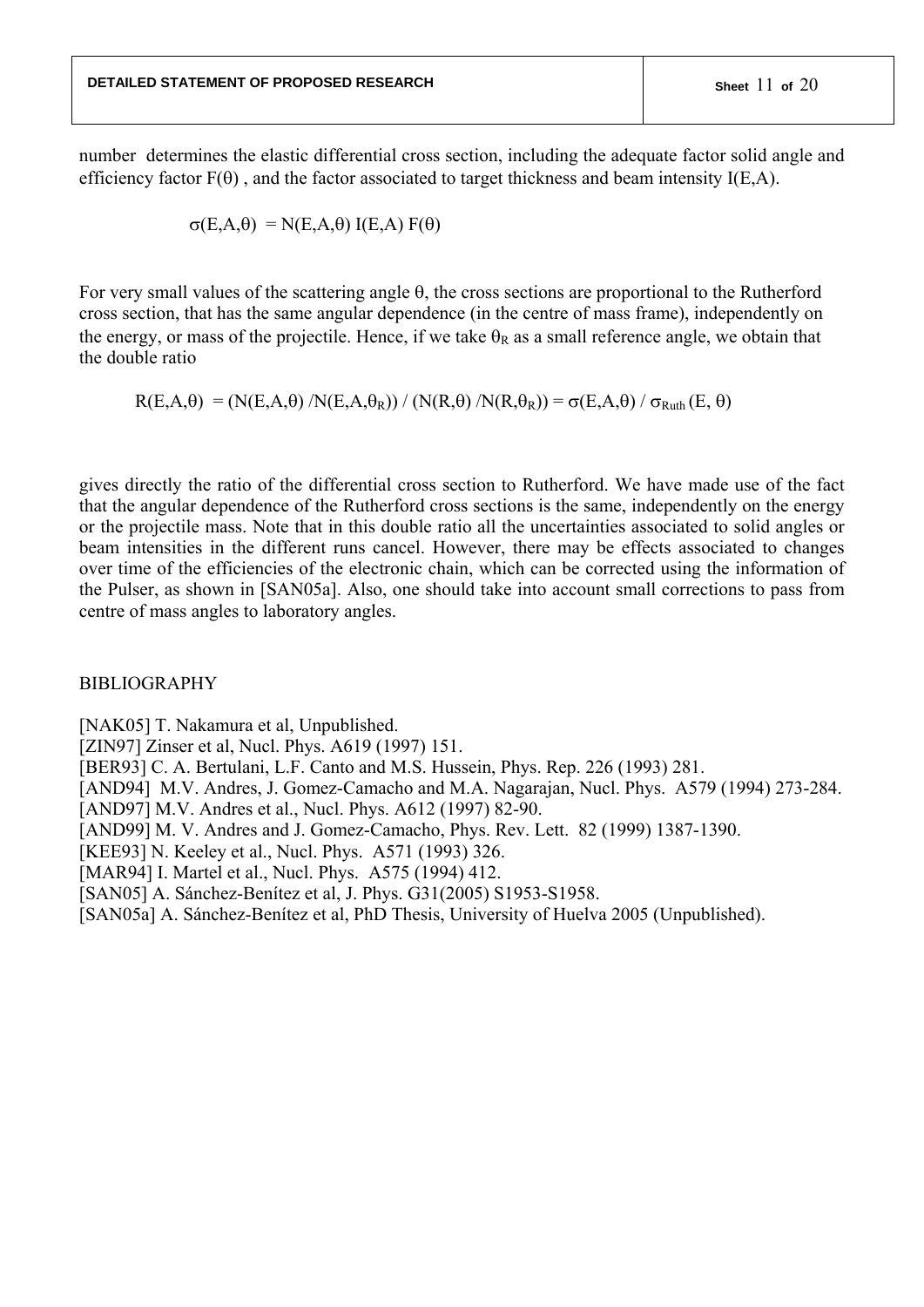Include publications in refereed journal over at least the previous 5 years.

- F.M. Marqués, M. Labiche, N.A. Orr, J.C. Angélique, L. Axelsson, B. Benoit, U.C. U.C. Bergmann, M.J.G. Borge, (+35 authors), **"Two-neutron interferometry as a probe of the nuclear halo ",** Phys. Lett. B 476 (2000) 219-225
- D. Aleksandrov, T. Aumann, L. Axelsson, T. Baumann, M.J.G. Borge, (+37 authors), **"Halo excitations in fragmentation of 6He at 240 MeV/u on carbon and lead targets",** Nuc. Phys. A 669 (2000) 51-64
- K. Markenroth, M. Meister, B. Eberlein, D. Aleksandrov, T. Aumann, L. Axelsson, T. Baumann, M.J.G. Borge, (+28 authors) **"8He - 6He: a comparative study of nuclear fragmentation reactions",** Nuc. Phys. A679 (2001) 462- 480
- M. Labiche, N.A. Orr, M. Marqués, J.C. Angélique, L. Axelsson, B. Benoit, U.C. Bergmann, M.J.G. Borge, W.N. Catford, S.P.G. Chappell (+ 33 authors), "The halo structure of 14Be", Phys. Rev. Lett.86 (2001) 600-603
- L.M. Fraile, M.J.G.Borge, H.Mach, R. Boutami, A.J.Aas, B.Fogelberg, L.M. García-Raffi, E. Garrote, I.S.Grant, K.Gulda, E.Hagebø, W.Kurcewicz, J.Kvasil, M.J. López, G. Løvøiden, T.Martínez, B.Rubio, J.L.Taín and O.Tengblad, **"Persintance of octupole correlations in 231Ra",** Nucl. Phys. A686 (2001) 71-108
- D. Cortina-Gil, T. Baumann, H. Geissel, H. Lenske, K. Sümmerer, L. Axelsson, U. Bergmann, M.J.G. Borge, L.M. Fraile, (+18 authors), **"One-nucleon removal cross sections for 17,19C and 8,10B",** Eur. Phys. J. A 10 (2001) 49-56
- M.J.G. Borge, J. Gómez-Camacho, I.Martel and O. Tengblad, **"Exploring the Dipole Polarizability of 11Li at REX-ISOLDE",** Nucl. Phys. A 690 (2001) 223c - 226c
- M.J.G. Borge, L.M. Fraile, W. Kurcewicz and H. Mach, **" Octupole Correlations beyond the Island of Deformation Centered at A = 225",** Nucl. Phys. A 690 (2001) 227c - 230c
- U.C. Bergmann,M.J.G. Borge, J. Cederkäll, C. Forssén E. Fumero, H.O.U.Fynbo, H. Gausemel, H. Jeppesen, B. Jonson, K. Markenroth, T. Nilsson, G. Nyman, K. Riisager, H. Simon, O. Tengblad, L. Weissman, F. Wenander and K. Whilhelmsen Rolander, **"Analysis of decay data from neutron rich nuclei"** Euro. Phys. J. A 11 (2001) 279 - 284
- U.C. Bergmann,M.J.G. Borge, R. Boutami, L.M. Fraile, H.O.U.Fynbo, P. Hornshφj, B. Jonson, K. Markenroth, I. Martel Bravo, I. Mukha, T. Nilsson, G. Nyman, A. Oberstedt, Y. Prezado Alonso, K. Riisager, H. Simon, O. Tengblad, F. Wenander and K. Whilhelmsen Rolander, **"On the** β**-decay of 9C",** Nuc. Phys. A 692 (2001) 427-450
- Yu.N. Novikov, H. Schatz, P. Dendooven, R. Béraud, Ch. Miehé, A. V. Popov, D.M. Seliverstov, G.K. Vorobjev, P. Baumann, M.J.G. Borge, (+17 authors) "Isomeric state of <sup>80</sup>Y and its role in the astrophysical rp-process", Eur. Phys. J. A 11 (2001) 257-261
- I.Martel, M.J.G. Borge, J. Gómez-Camacho, A. Poves, J. Sánchez and O. Tengblad, **"A shell model analysis of the proton emission from 31Cl using Gamow wave functions",** Nucl Phys. A694 (2001) 424-436
- F.M. Marqués, M. Labiche, N.A. Orr, J.C. Angélique, L. Axelsson, B. Benoit, U.C. Bergmann, M.J.G. Borge, W.N. Catford, S.P.G. Chappell, (+32 authors), **"Three-body correlations in Borromean halo nuclei",** Phys. Rev. C 64 (2001) 061301
- M. Meister, K.Markenroth, D. Alekssandrov, T. Aumann, L. Axelsson, T. Baumann, M.J.G.Borge, L.V. Chulkov, W. Dostal, (+28 authors), "<sup>8</sup>He - <sup>6</sup>He: a comparative study of electromagnetic fragmentation reactions", Nuc. Phys. A 700 (2002) 3-16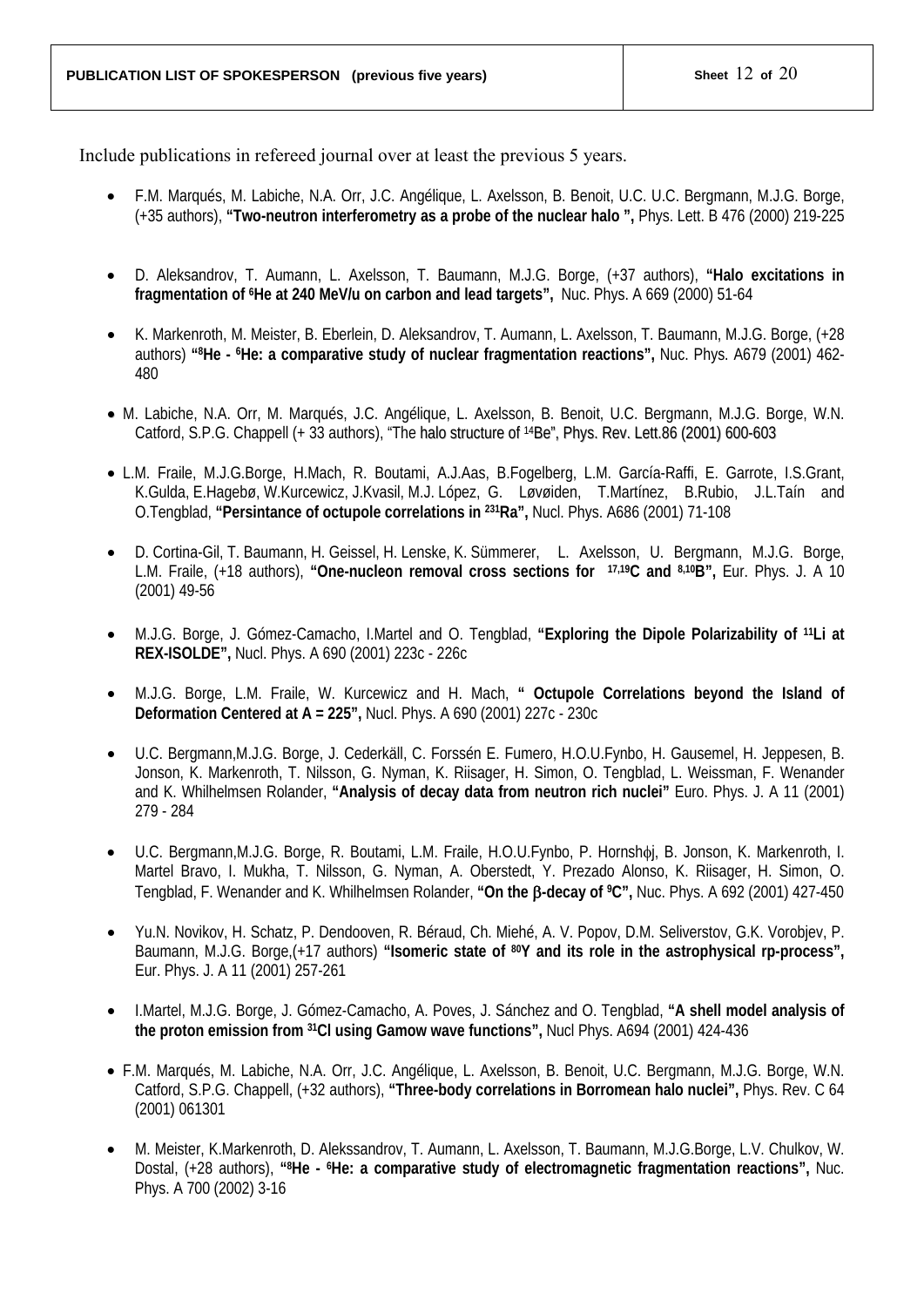- M. Meister, K.Markenroth, D. Alekssandrov, T. Aumann, L. Axelsson, T. Baumann, M.J.G.Borge, L.V. Chulkov, (+24 authors) **"Evidence for a new low-lying resonance state in 7He",** Phys. Rev. Lett. 88 (2002) 102501
- D. Cortina-Gil, K. Markenroth, F. Attallah, T. Baumann, J. Benlliure, M.J.G. Borge, L.V. Chulkov, U. Datta Pramanik, J. Fernandez-Vazquez, (+32 authors), **"Experimental evidence for the 8B ground state configuration",** Phys. Lett. B 529 (2002) 16-21
- F.M. Marqués, M. Labiche, N.A. Orr, J.C. Angélique, L. Axelsson, B. Benoit, U.C. Bergmann, M.J.G. Borge, W.N. Catford, S.P.G. Chappell, (+32 authors), **"Detection of neutron clusters",** Phys. Rev. C 65 (2002) 044006A
- K. Gulda, W.Kurcewicz, A.J. Aas, M.J.G.Borge, D.G. Burke, B.Fogelberg, I.S. Grant, E.Hagebø, N. Kaffrell, J.Kvasil, G. Løvøiden, H.Mach, A. Mackova, T.Martínez, G. Nyman, B.Rubio, J.L.Taín, O.Tengblad and T.F. Thorsteinsen, **"The nuclear structure of 229Th",** Nucl. Phys. A 703 (2002) 45-69
- H.O.U.Fynbo, L. Axelsson, J. Äystö, U.C. Bergmann, M.J.G. Borge, L.M. Fraile, A. Honkanen, P. Hornshøj, Y. Jading, A. Jokinen, B. Jonson, I. Martel, Mukha,T.Nilsson, G. Nyman, M. Oinonen, K. Riisager, T. Siiskonen, M.H. Smedberg, J. Thaysen, O. Tengblad, F. Wenander, **" Spectroscopy with** β**-2p and** βν **recoil shifts",** Nucl. Phys. A 701 (2002) 394c-402c
- M.J.G. Borge, L.M. Fraile, O. Tengblad, U.O.C. Bergmann, H.O.U.Fynbo, I. Mukha, K. Riisager, L. Axelsson, B. Jonson, G. Nyman, K. Markenroth, J. Äystö, A. Honkanen, A. Jokinen, M. Oinonen, Y. Jading, I. Martel, T. Nilsson and F. Wenander, **"Proton dripline studies at ISOLDE: 31Ar and 9C",** Nucl. Phys. A 701 (2002) 373c-377c
- U.C. Bergmann, L. Axelsson, J.R.J. Bennett, M.J.G. Borge, R. Catherall, P.V. Drumm, V.N. Fedoseyev, C. Forssén, L.M. Fraile, H.O.U.Fynbo, (+22 authors), **"Light exotic isotopes: recent beam developments and physics applications at ISOLDE",** Nucl. Phys. A 701 (2002) 363c-368c
- O. Tengblad, M.J.G. Borge, L.M. Fraile, U.O.C. Bergmann, H.O.U.Fynbo, K. Riisager, L. Axelsson, B. Jonson, T. Nilsson, G. Nyman and F. Wenander, **"Implications on obtained data, electronics and DAQ-system by the use of dense detector setups in beta-decay studies",** Nucl. Phys. A 701 (2002) 222c-227c
- H. Jeppesen, U.C. Bergmann,M.J.G. Borge, J. Cederkäll, V.N. Fedoseyev, H.O.U.Fynbo, V.Y. Hansper, B. Jonson, K. Markenroth, V.I. Mishin, T. Nilsson, G. Nyman, K. Riisager, H. Simon, O. Tengblad and K. Whilhelmsen Rolander, **"Search for beta-delayed charged particles from the halo nucleus 14Be",** Nucl. Phys. A 709 (2002) 119-130
- H.O.U. Fynbo, Y. Prezado, J. Äystö, U.C. Bergmann, M.J.G. Borge, P. Dendooven, W. Huang, J. Huikari, H. Jeppesen, P. Jones, B. Jonson, M. Meister, G. Nyman, M. Oinonen, K. Riisager, O. Tengblad, I.S. Vogelius, L. Weissman and K. Wilhelmsen Rolander, **"Correlated emission of three** α**-particles in the** β**-decay of 12N",** Eur. Phys. J. A15 (2002) 135-138
- I. Piqueras, M.J.G. Borge, Ph. Dessagne, J. Giovinazzo, A. Huck, A. Jokinen, A. Knipper, C. Longour, G. Marguier, M. Ramdhane, V. Rauch, O. Tengblad, G. Walter and Ch Miehé, **" Beta decay of the N = Z nucleus 72Kr "** ,Eur. Phys. J. A 16 (2003) 313-329
- M. Meister, D. Cortina-Gil, J. Fernandez-Vazquez, F. Attallah, T. Baumann, J. Benlliure, M.J.G. Borge, L.V. Chulkov, C. Forssén, L.M. Fraile, (+30 authors), **"High - Energy breakup of 8B"**, Nuc. Phys. A 718 (2003) 431c-433c
- H.O.U. Fynbo, U.C. Bergmann, M.J.G. Borge, P. Dendooven, W. Huang, J. Huikari, H. Jeppesen, P. Jones, B. Jonson, M. Meister, G. Nyman, C. Y. Prezado, K. Riisager, O. Tengblad, I.S. Vogelius, Y. Wang, L. Weissman K. Wilhelmsen Rolander and J. Äystö, **"New Information on 12C states from the decays of 12N and 12B",** Nucl. Phys. A718 (2003) 541c – 543c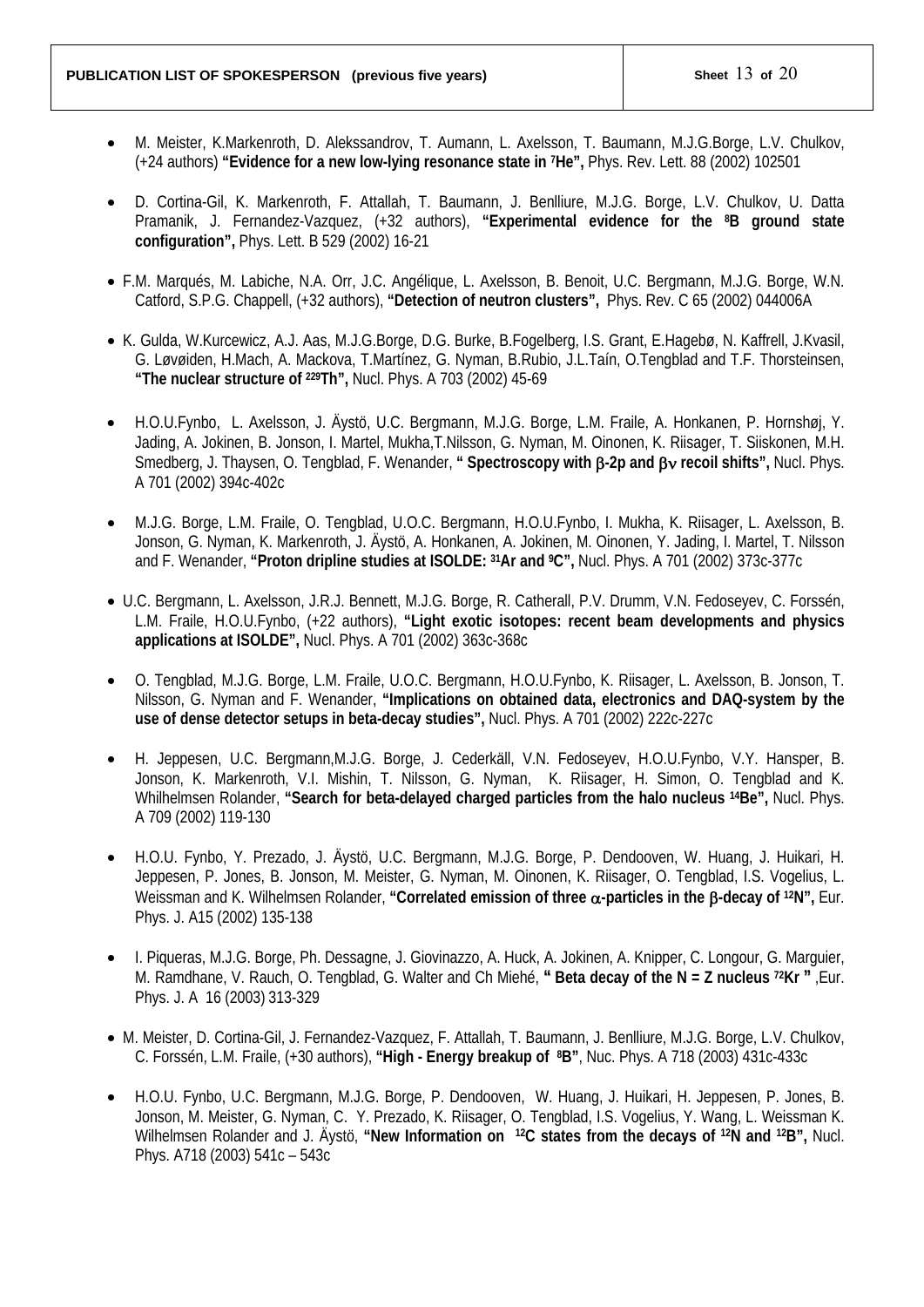- D. Cortina-Gil, J. Fernandez-Vazquez, F. Attallah, T. Baumann, J. Benlliure, M.J.G. Borge, L.V. Chulkov, C. Forssén, L.M. Fraile, H. Geissel, J. Gerl, (+30 authors), **"Nuclear and Coulomb breakup of 8B",** Nucl. Phys. A 720 (2003) 3-19
- H. Mach, M. Lewitowicz, M. Stanoiu, F. Becker, J. Blomqvist, M.J.G.Borge, R, Boutami, (+18 authors), **"Coupling of valences particles/holes to 68,70Ni studied via measurements of the B(E2) strength in 67,69,70Ni and 71Cu",** Nucl. Phys. A719 (2003) 213c – 261c
- M. Meister, K.Markenroth, D. Alekssandrov, T. Aumann, L. Axelsson, T. Baumann, M.J.G.Borge, (+26 authors), **"Searching for the 5H resonance in the t+n+n system",** Nucl. Phys. A723 (2003) 13-31
- H.O.U. Fynbo, Y. Prezado, U.C. Bergmann, M.J.G. Borge, P. Dendooven, W. Huang, J. Huikari, H. Jeppesen, P. Jones, B. Jonson, M. Meister, G. Nyman, K. Riisager, O. Tengblad, I.S. Vogelius, Y. Wang, L. Weissman, K. Wilhelmsen Rolander and J. Aystö, **« Clarification of the three-body decay of <sup>12</sup>C (12.71 MeV) »**, Phys. Rev. Lett 91 (2003) 82502-(1-4)
- M. Meister, L.V. Chulkov, H. Simon, T. Aumann, M.J.G.Borge, (+20 authors), **"The t+n+n system and 5H",** Phys. Rev. Lett. 91 (2003) 162504-1
- Y. Prezado, U.C. Bergmann, M.J.G. Borge, J. Cederkäll,C.Aa. Diget, L.M. Fraile, H.O.U. Fynbo, H. Jeppesen, B. Jonson, M. Meister, T. Nilsson, G. Nyman, K. Riisager, O. Tengblad, L. Weissman and K. Wilhelmsen Rolander, "**Large asymmetry in the strongest** β**–transition for A = 9",** Phys. Lett. B 576 (2003) 55-61
- H.O.U. Fynbo, C.A. Diget, Y. Prezado, et al, **"News on 12C from beta-decay studies**", Nucl. Phys. A 738 (2004) 59-65
- H. Jeppesen, F. Ames, U.C. Bergmann, et al. **"Experimental investigation of the 9Li + d reaction at REX-ISOLDE "**, Nucl. Phys. A 738 (2004) 511-514
- E. Poirier, F. Maréchal, Ph. Dessagne, A. Algora, M.J.G. Borge, D. Cano-Ott, J.C. Caspar, S. Courtin, J. Devin, L.M. Fraile, W. Gelletly, G. Heitz, A. Jungclaus, G. Le Scornet, Ch Miehé , E. Nácher, B. Rubio, J.L. Taín, O. Tengblad and C. Weber, **« B(GT) strength from** β**-decay measurementsand inferred shape mixing in 74Kr »,** Phys. Rev. C 69 (2004) 034307-1-8
- V.Z. Golberg, G.V. Rogachev, W.H. Trzaska, J.J. Kolata, A. Andreyev, C. Angulo, M.J.G. Borge, S. Cherubini, G.G. Chubarian, G. Crowley, P. Van Duppen, M. Gorska, M. Gulino, M. Huyse, K.M. Källman, M. Lattuada, T. Lönnroth, M.Mutterer, R. Raabe, S. Romano, M.V. Rozhkov, B.B. Skorodumov, C. Spitaleri, O. Tengblad, and A. Tumino**, "Investigation of the** α**-cluster structure of 22Ne and 22Mg",** Phys . Rev. C 69 (2004) 024602-1-10
- H.O.U. Fynbo, M.J.G. Borge, J. CederKäll, S. Courtin, P. Dessagne, B. Jonson, G. Le Scornet, T. Nilsson, G. Nyman, E. Poirier, K. Riisager, O. Tengblad, K. Wilhelmsen, **"New information on the** β**-decay of 11Li from Doppler broadened** γ **lines",** Nucl. Phys. A 736 (2004) 39 – 54
- E. Nácher, A. Algora, B. Rubio, J.L. Taín, D. Cano-Ott, S. Courtin, Ph. Dessagne, F. Maréchal, Ch Miehé, E. Poirier, M.J.G. Borge, D. Escrig, A. Jungclaus, P. Sarriguren, O. Tengblad W. Gelletly, L.M. Fraile and G. Le Scornet , **"Deformation of the N=Z nucleus 76Sr using** β**-decay studies",** Phys. Rev Lett. 92 (2004) 232501-1-4
- A. Algora, I. Batist, D. Cano-Ott, M.J.G. Borge, R. Collatz, S. Courtin, Ph. Dessagne, L.M. Fraile, A. Gadea, W. Gelletly, M. Hellström, Z. Janas, A. Jungclaus, R. Kirchner, M. Karny, G. Le Scornet , Ch Miehé, F. Maréchal, F. Moroz, E. Nácher, E. Poirier, E. Roeckl, B. Rubio, K. Rykaczewski, J.L. Taín, O. Tengblad and V. Wittmann, **"Beta-decay studies using total absorption spectroscopy",** Eur. Phys. J. A 20 (2004) 199-202
- A. Jungclaus, A. Algora, M. Axiotis, M.J.G. Borge, M.A. Frenández, A. Gadea, E. Galindo, M. Hausmann, S. Lenzi, T. Martínez, D.R. Napoli, I. Piqueras, R. Schwengner and C. Ur, **"High-spin states in the vibrational nucleus 114Cd",** Eur. Phys. J. A20 (2004) 55-56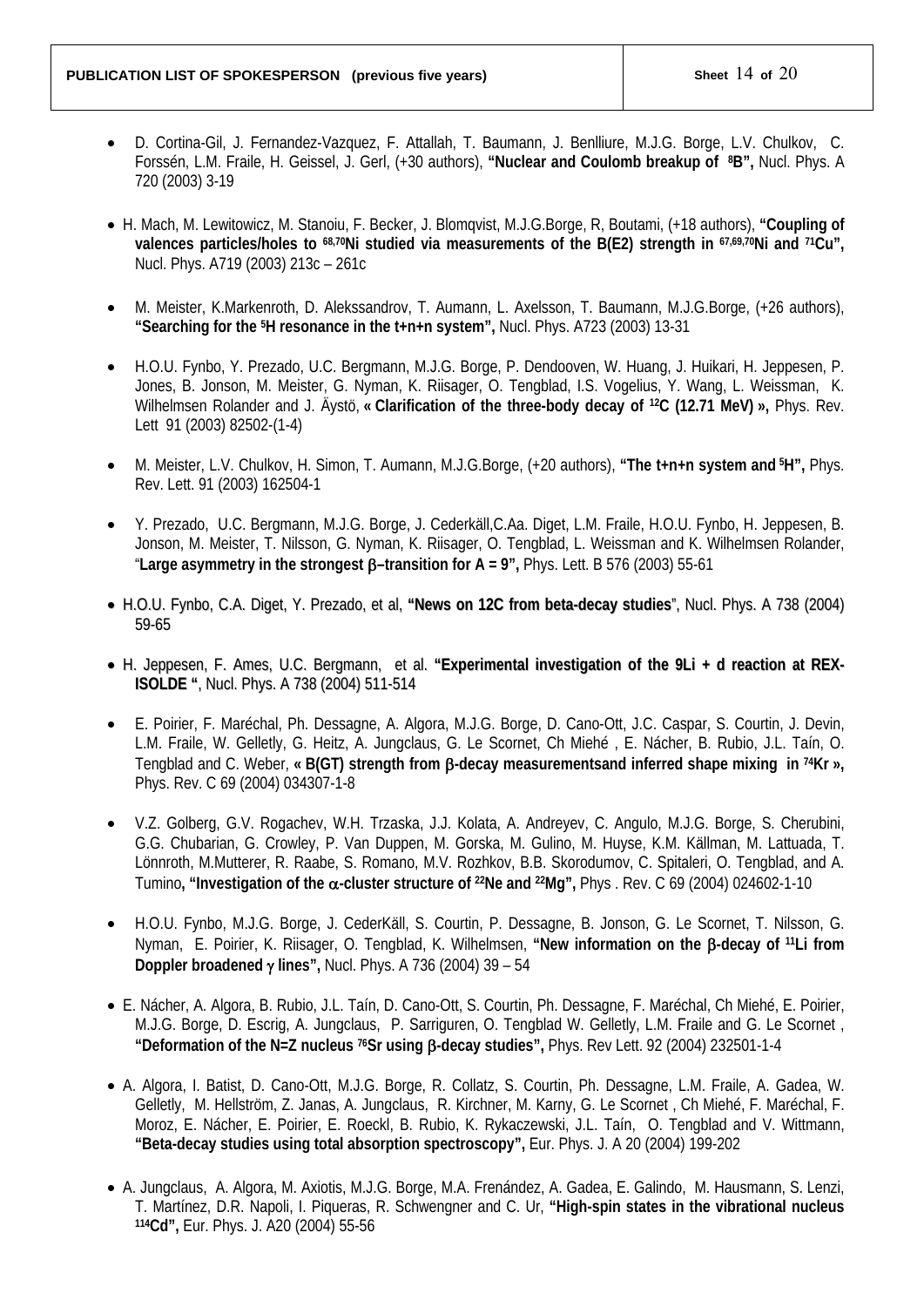- Ph. Dessagne, M.J.G. Borge, J. Giovinazzo, A. Huck, A. Jokinen, A. Knipper, C. Longour, G. Marguier, M. Ramdhane, V. Rauch, O. Tengblad, G. Walter and Ch Miehé, **"The N = Z nucleus 76Sr: Gamow-Teller strength and nuclear deformation",** Eur. Phys. J. A 20 (2004) 405-411
- H. Simon, T. Aumann, M.J.G. Borge, L.V. Chulkov, Th.W. Elze, H. Emling, C. Forssén, H. Geissel, M. Hellström, B. Jonson, J.V. Kratz, R. Kulessa, Y. Leifels, K. Markenroth, M. Meister, G. Münzenberg, F. Nickel, T. Nilsson, G. Nyman, V. Pribora, A. Richter, . Riisager, C. Scheidenberger, G. Schrieder, O. Tengblad and M.V. Zhukov, **"Two**and three-body correlations: breakup of halo nuclei", Nucl. Phys. A 734 (2004) 323-326
- E. Nácher, A. Algora, B. Rubio, J.L. Taín, D. Cano-Ott, M.J.G. Borge, S. Courtin, Ph. Dessagne, D. Escrig, L.M. Fraile, W. Gelletly, A. Jungclaus, G. Le Scornet, F. Maréchal, Ch Miehé, E. Poirier and O. Tengblad , **"Total absorption spectroscopy of 76Sr with the Lucrecia spectrometer at ISOLDE",** Nucl. Phys. A 734 (2004) E84- E87
- M.J.G. Borge, Y. Prezado, U.C. Bergmann, R. Boutami, J. Cederkäll,C.Aa. Diget, L.M. Fraile, H.O.U. Fynbo, J. Jading, H. Jeppesen, B. Jonson, I. Martel, M. Meister, T. Nilsson, G. Nyman, K. Riisager, H. Simon, O. Tengblad, L. Weissman, F. Wenander and K. Wilhelmsen, **"Asymmetry in the super-allowed** β**–transitions of the A = 9 isobars",** Nucl. Phys. A 738 (2004) 206-210
- D. Cortina-Gil, J. Fernandez-Vazquez, T. Aumann, T. Baumann, J. Benlliure, M.J.G. Borge, L.V. Chulkov, U. Datta Pramanik, C. Forssén, L.M. Fraile, (+26 authors), **"Shell structure of the Near-Dripline Nucleus 23O",** Phys. Rev Lett. 93 (2004) 062501-1-4
- M.J.G. Borge, U.C. Bergmann, R. Boutami, J. Cederkäll, P. Deendoven, L.M. Fraile, H.O.U. Fynbo, W. X. Huang, J. Huikari, Y. Jading, H. Jeppesen, A. Jokinen, B. Jonson, I. Martel, M. Meister, T. Nilsson, G. Nyman, Y. Prezado, K. Riisager, O. Tengblad, L. Weissma, K. Wilhelmsen and J. Äysto, **"Beta-delayed multiparticle emission at ISOL-type facilities",** Nucl. Phys. A 746 (2004) 243c-247c
- M. Turrión, M.J.G. Borge and O. Tengblad, **"Database for ISOL-production optimization with web access",**  Nucl. Phys. A 746 (2004) 441c-444c
- D. Cortina-Gil, J. Fernandez-Vazquez, T. Aumann, T. Baumann, J. Benlliure, M.J.G. Borge, L.V. Chulkov, (+29 authors), **"Nuclear structure of light exotic nuclei from break-up reactions",** Nucl. Phys. A 746 (2004) 479c-482c
- Y. Prezado, U.C. Bergmann, M.J.G. Borge, J. Cederkäll, C.Aa. Diget, L.M. Fraile, H.O.U. Fynbo, H. Jeppesen, B. Jonson, M. Meister, T. Nilsson, G. Nyman, K. Riisager, O. Tengblad, L. Weissman and K. Wilhelmsen Rolander**, "The** β**-decay of 9Li to the high lying states in 9Be",** Nucl. Phys. A 746 (2004) 518c-521c
- H.O.U. Fynbo, Ch. Aa Diget, U.C. Bergmann, M.J.G. Borge, J. Cederkäll,P. Dendooven, L.M. Fraile, S. Franchoo, V. Fedosseev, B.R. Fulton, (+19 authors), **"Revised rates for the stellar triple-**α **process from new measurement of 12C resonantes",** Nature 433 (2005) 136-139
- H. B. Jeppesen, F. Ames, P. Van den Bergh, U.C. Bergmann, G. Bollen, M.J.G. Borge, J. Cederkäll, P. Van Duppen, S. Emhofer, O. Forstner, L.M. Fraile, (+37 authors) **" Low energy reactions with radioactive ions at REX\_ISOLDE-the 9Li+2H case",** Nucl. Phys. A 748 (2005) 374-392
- B. Rubio, E. Nácher, A. Algora, M.J.G. Borge, L. Caballero, D. Cano-Ott, S. Courtin, Ph. Dessagne, D. Escrig, L.M. Fraile, W. Gelletly, A. Jungclaus, G. Le Scornet, F. Maréchal, Ch Miehé, E. Poirier J.L. Taín and O. Tengblad, **"Beta decay studies far from stability with the Total Absorption Technique: the case of 76Sr",** Nucl. Phys. A 752 (2005) 251c-254c
- Y. Prezado, M.J.G. Borge, U.C. Bergmann, C.Aa. Diget, L.M. Fraile, B.R. Fulton, H.O.U. Fynbo, H. Jeppesen, B. Jonson, M. Meister, T. Nilsson, G. Nyman, K. Riisager, O. Tengblad and K. Wilhelmsen, **"Low-lying resonance states in the 9Be continuum",** Phys. Lett B 618 (2005) 43-50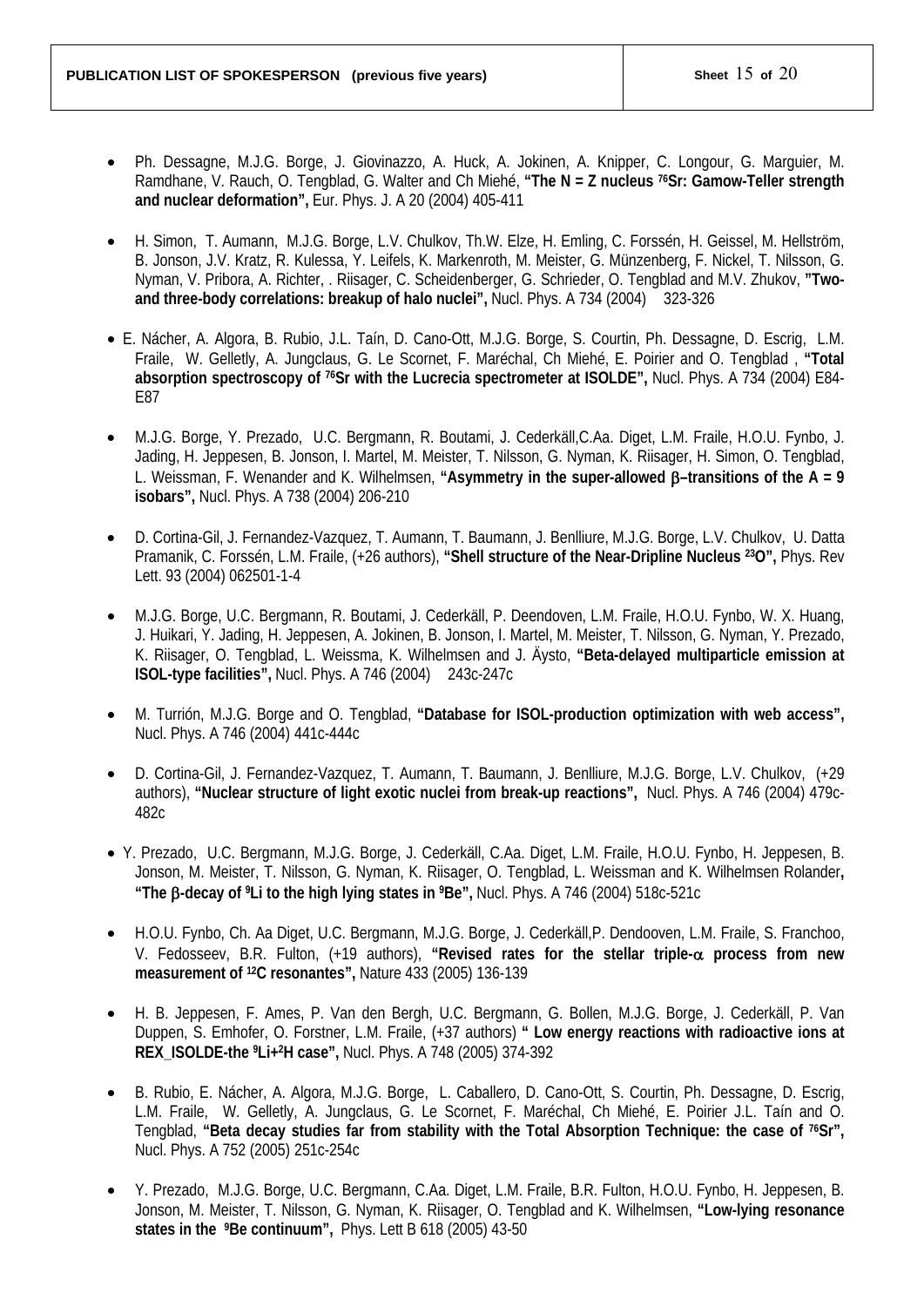- L.V. Chulkov, H. Simon, I.J. Thompson, T. Aumann, M.J.G. Borge, Th.W. Elze, H. Emling, H. Geissel, L.V. Grigorenko, M. Hellström, B. Jonson, J.V. Kratz, R. Kulessa, K. Markenroth, M. Meister, G. Münzenberg, F. Nickel, T. Nilsson, G. Nyman, V. Pribora, A. Richter, K. Riisager, C. Scheidenberger, G. Schrieder, O. Tengblad and M.V. Zhukov, **"Three-body correlations in electromagnetic dissociation of Borromean nuclei: The 6He case",**  Nucl. Phys. A 759 (2005) 23-42
- C.Aa Diget, F.C. Barker, Ch. U.C. Bergmann, M.J.G. Borge, J. Cederkäll, V.N. Fedosseev, L.M. Fraile, B. Fulton, H.O.U. Fynbo, H. Jeppesen, B. Jonson, U. Köster, M. Meister, T. Nilsson, G. Nyman, Y. Prezado, K. Riisager, S. Rinta-Antila, O. Tengblad, M. Turrión, K. Wilhelmsen and J. Äystö, **"Properties of the 12C 10 MeV state determined through** β**-decay"**, Nucl. Phys. A 760 (2005) 3-18
- D. Cortina-Gil, J. Fernandez-Vazquez, T. Aumann, T. Baumann, J. Benlliure, M.J.G. Borge, L.V. Chulkov, U. Datta Pramanik, C. Forssén, L.M. Fraile, H. Geissel, J. Gerl, F. Hammache, K. Itahashi, R. Janik, B. Jonson, S. Mandal, K. Markenroth, M. Meister, X. Mocko, G. Münzenberg, T. Ohtsubo, A. Ozawa, Y. Prezado, V. Pribora, K. Riisager, H. Scheit, R. Schneider, G. Schrieder, H. Simon, B. Sitar, A. Stolz, P. Strmen, K. Sümmerer, I. Szarka and H. Weick; **"One-neutron knockout of 230",** Eur. Phys. J. A 25, S01 (2005) 343-346
- H. Mach, L.M. Fraile, O. Tengblad, R. Boutami, C. Jollet, W.A. Plóciennik, D.T. Yordanov, M. Staniou, M.J.G. Borge, P.A. Butler, J. Cederkäll, Ph. Dessagne, B. Fogelberg, H. Fynbo, P. Hoff, A. Jokinen, A. Korgul, U. Kóster, W. Kurcewicz, F. Marechal, T. Motobayabshi, J. Mrazek, G. Neyens, T. Nilsson, S. Pdersen, A. Poves, B. Rubio, E. Ruchowska, **"New structure information on 30Mg, 31Mg and 32Mg"**, Eur. Phys. J. A 25, S01 (2005) 105-109
- Giannatiempo, A. Perego, P. Sona, A. Nanini, H. Mach, B. Fogelberg, M.J.G.Borge, O.Tengblad, L.M. Fraile, A.J. Aas and K. Gulda, "Spectroscopy and lifetime measurements of states in <sup>76</sup>Kr populated in <sup>76</sup>Rb decay", Phys. Rev. C72 (2005) 044308-1-15
- H.H. Knudsen, H.O.U. Fynbo, M.J.G. Borge, R. Boutami, P. Dendooven, C.Aa Diget, T. Eronen, S. Fox, L.M. Fraile, B. Fulton, H. B. Jeppesen, A.S. Jokinen, B. Jonson, A. Kankainen, I. Moore, A. Nieminen, G. Nyman, H. Penttilä, K. Riisager, S. Rinta-Antila, O. Tengblad, Y. Wang, K. Wilhelmsen and J. Äystö, **"The** β**-decay of 130"**, Phys. Rev. C 72 (2005) 044312-1-5
- E. Ruchowska, W.A. Plóciennik, J. Zylicz, H. Mach, J. Kvasil, A. Algora, N. Amzal, T. Bäck, M.J.G. Borge, P.A. Butler, J. Cederkäll, B. Cederwall, B. Fogelberg, L.M. Fraile, H.O.U. Fynbo, E. Hagebø, H. Gausemel, A. Jungclaus, R. Kaczarowski, A. Kerek, W. Kurcewicz, K. Lagergren, E. Nácher, B. Rubio, A. Syntfeld, O. Tengblad, A.A. Wasilewski, L. Weissman, **"Quadrupole deformed and octupole Collective bands in 228Fr**", Phys. Rev. C enviado (22/ 12/ 2005).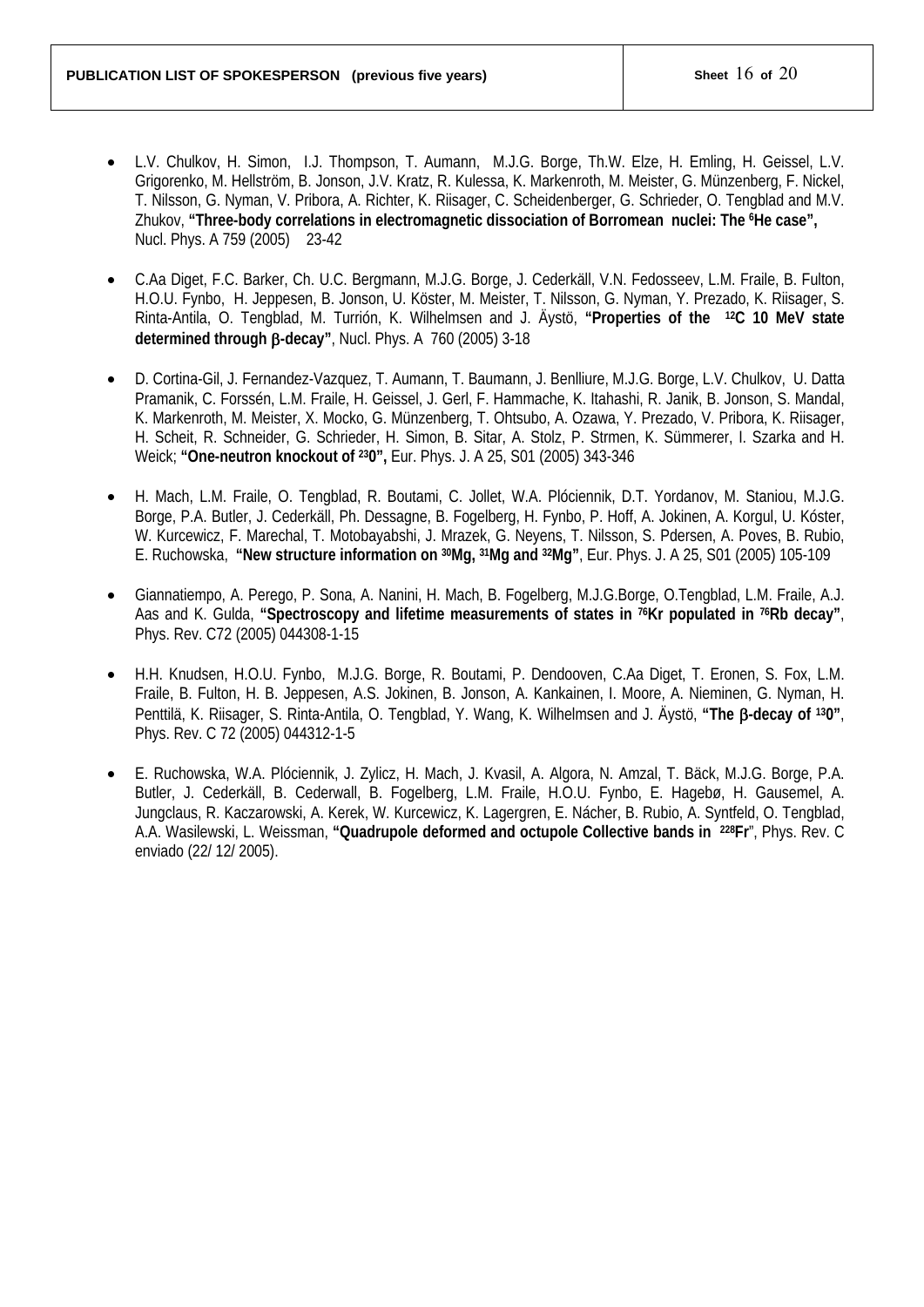Publications 2001-2006

A. M. Moro, J. A. Caballero y J. Gomez-Camacho **The uncorrelated scattering approximation for the scattering of weakly bound systems**  Nuclear Physics A689 547c-550c (2001)

A.Moro, J. A. Caballero y J. Gomez-Camacho **Uncorrelated scattering approximation for the scattering and break-up of weakly bound nuclei in heavy targets** Nuclear Physics A695 143-166 (2001)

I. Martel, M.J.G. Borge, J. Gomez-Camacho, A. Poves, J. Sanchez and O. Tengblad **A shell model analysis of the proton emission from 31Cl using Gamow wave functions**  Nucl. Phys. A692 427-450 (2001)

M.J.G. Borge, J. Gomez-Camacho, I. Martel y O. Tengblad **Exploring the Dipole Polarizability of 11Li at REX-ISOLDE**  Nuclear Physics A690 223-226 (2001)

A.M. Moro, J.M. Arias, J. Gomez-Camacho, I. Martel, F. Perez-Bernal, R. Crespo, and F. Nunes **Coupling to breakup channels using a transformed harmonic oscillator basis**  Phys. Rev. C65 011602 (2001)

F. Perez-Bernal, I. Martel, J. M. Arias y J. Gomez-Camacho **A new basis for continuum discretization**  Few Body Physics Suppl. 13 217-224 (2001)

I. Martel, M.J.G. Borge, J. Gomez-Camacho, A. Poves, J. Sanchez and O. Tengblad **Application of Gamow Wavefunctions to Beta Delayed Nucleon Emission**  Few Body Physics Suppl. 13 188-195 (2001)

I. Martel, F. Perez-Bernal, M. Rodriguez, J.M.Arias and J. Gomez-Camacho **Continuum coupling in one dimensional scattering using a Transformed Harmonic Oscillator basis** Phys. Rev. A65 052708 (2002)

 J.M. Arias, J. Gomez-Camacho, F. Perez-Bernal, I. Martel, A. Moro, R. Crespo y F. Nunes **Continuum discretization for weakly bound nuclei**  Czech. J. Phys. 52 C563 (2002)

A. Moro, R. Crespo, J.M. Arias, J. Gomez-Camacho, I. Martel, F. Perez-Bernal y F. Nunes **A method of continuum discretization and its application to the scattering of weakly bound nuclei** 

Rev. Mex. Fis. 48 103-107 (2002)

I. Martel, M.J.G. Borge, J. Gomez-Camacho, A. Poves, J. Sanchez and O. Tengblad **A Simple Model for Beta Delayed Nucleon Emission**  Few Body Physics Suppl 13 188-195 (2002)

J. Gomez-Camacho, A. Moro, J.M. Arias, F. Perez-Bernal, I. Martel, R. Crespo and F. Nunes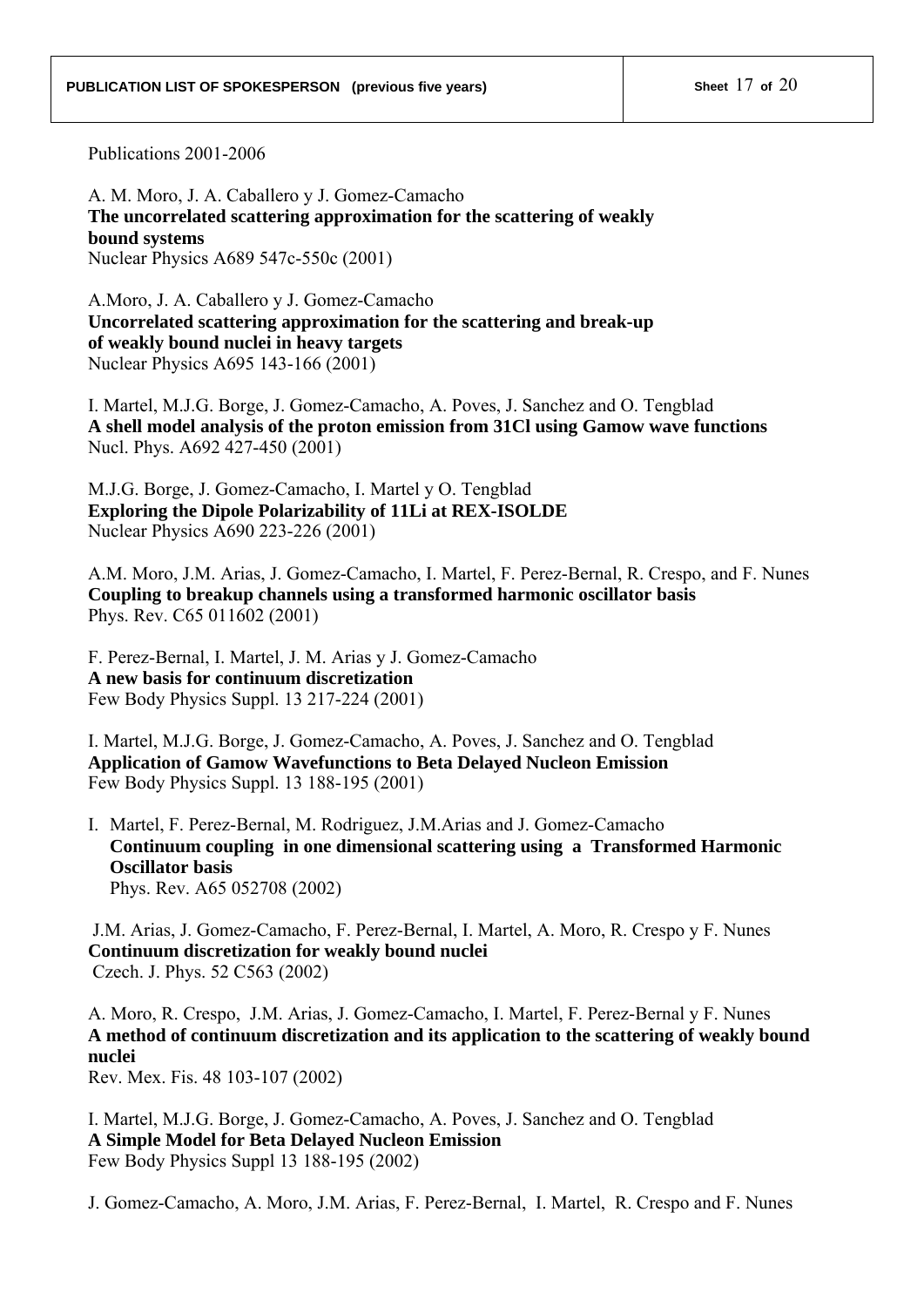**Continuum discretization by the transformed harmonic oscillator method: Application to the scattering of weakly bound nuclei**  Nuclear Theory. Proceedings of the XXI International workshop on Nuclear Theory (2002). Heron Press, Sofia.

M. V. Andres, J. Gomez-Camacho and M.A.Nagarajan **Deviation from the adiabatic approximation in Heavy Ion Dynamic Polarization potentials**  Nuclear Physics A724 113-124 (2003)

A. Sanchez-Benitez, J. Gomez-Camacho and I. Martel **Elastic Scattering of 6 He on 208Pb at Coulomb barrier energies**  Acta Physica Polonica B34 2391 (2003)

F. Perez-Bernal, I. Martel, J.M. Arias y J. Gomez-Camacho **Continuum discretization using orthogonal polynomials**  Physical Review A67 052108 (2003)

O. Kakuee, J. Rahighi, A.M. Sanchez-Benitez, M.V.Andres, S.Cherubini, T.Davinson, W.Galster, J. Gomez-Camacho, A.M. Laird, M. Lamehi-Rachti, I. Martel, A.C. Shotter, W.B. Smith, J. Vervier, P.J.Woods

**Elastic scattering of the halo nucleus 6 He from 208Pb above the Coulomb barrier**  Nuclear Physics A728 339-349 (2003)

A. M. Moro, R. Crespo, H. Garcia-Martinez, E. F.Aguilera, E. Martinez-Quiroz, J. Gomez-Camacho, F. Nunes

**Reaction mechanisms in the scattering of <sup>8</sup> Li on 208Pb around the Coulomb barrier**  Phys. Rev. C68 034614 (2003)

A. M. Moro, R. Crespo, H. Garcia-Martinez, E. F.Aguilera, E. Martinez-Quiroz, J. Gomez-Camacho, F. Nunes

**Disentangling the transfer and break-up contributions from the inclusive <sup>8</sup> Li + 208Pb reaction**  Rev. Mex. Fisica Supl 4 (2003)

N. J. Davis, R. P. Ward, K. Rusek, N. M. Clarke, G. Tungate, J. A. R. Griffith, S. J. Hall, O. Karban, I. Martel-Bravo, J. M. Nelson, J. Gomez-Camacho, T. Davinson, D. G. Ireland, K. Livingston, E. W. Macdonald, R. D. Page, P. J. Sellin, C. H. Shepherd-Themistocleous, A. C. Shotter, and P. J. Woods

**Tensor Analysing Powers for 7 Li Induced Transfer Breakup Reactions**  AIP Conf. Proc. 675 725-729 (2003)

R. Lemus, J.M. Arias y J. Gomez-Camacho **An su(1,1) dynamical algebra for the Morse potential**  Journal of Physics A37 1805-1820 (2003)

R. Lemus, J.M. Arias y J. Gomez-Camacho **An su(1,1) dynamical algebra for the Poschl-Teller potential**  Journal of Physics A37 877-893 (2003)

J. Gomez-Camacho, J.M. Arias, A. Moro and F. Perez-Bernal **Discretizing the continuum**  Few Body Systems 34 15-20 (2004)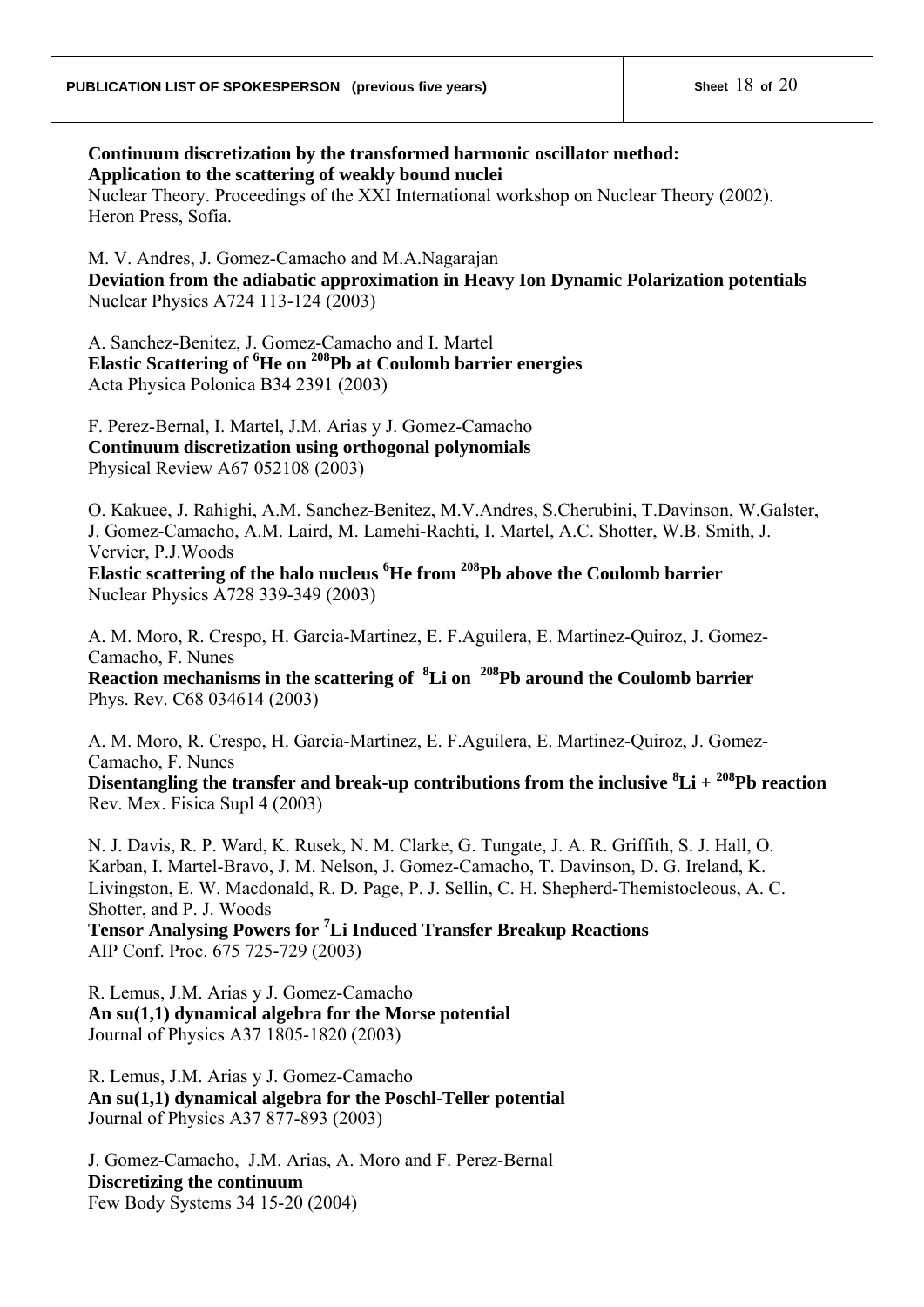M. Rodriguez-Gallardo, J.M. Arias y J. Gomez-Camacho **Describing resonances in a discrete basis**  Physical Review C69 034308 (2004)

A. Frank, P. van Isacker, J. Gomez-Camacho **Probing additional dimensions in the universe with neutron experiments**  Phys. Lett. B528 15-20 (2004)

J. Gomez-Camacho, J.M. Arias y R. Lemus **Matrix Elements of u and p for the Poschl-Teller Potential**  Journal of Physics A37 5237-5242 (2004)

A. Frank, P. van Isacker, J. Gmez-Camacho} **Probing additional dimensions in the universe with neutron experiments**  AIP Conf. Proc. 726 93 (2004)

Jeppesen H., Ames F., Van Den Bergh P., Bergmann U. C., Bollen G., Borge M. J. G., Cederkll J., Van Duppen P., Emhofer S., Forstner O., Fraile L. M., Fynbo H. O. U., Gomez-Camacho J., Habs D., von Hahn R., Huber G., Huyse M., Johansson H. T., Jonson B., Kester O., Liljeby L., Meister M., Moro A. M., Nilsson T., Nyman G., Onionen M., Pantea M., Podlech H., Ratzinger U., Reisinger K., Rensfelt K. G., Repnow R., Riisager K., Richter A., Rudolph K., Scheit H., Schempp A., Schmidt P., Schrieder G., Schwalm D., Sieber T., Simon H., Tengblad O., Tengborn E., Turrion M., Weissman L., Wenander F., and Wolf B. H. **Low Energy Reactions at REX-ISOLDE; The 9Li + 2 H Case**  Nucl. Phys A748 374-392 (2005)

A. Moro, J.A. Caballero, J. Gomez Camacho} **Uncorrelated Scattering Approximation Revisited**  Nucl. Phys A748 112-135 (2005)

G. Potel, F. Barranco, S. Cruz-Barrios y J. Gomez Camacho **Quantum mechanical description of Stern-Gerlach experiments**  Phys. Rev A71 052106/1-052106/10 (2005) O. R. Kakuee, M. A. G. Alvarez, M. V. Andres, S. Cherubini, T. Davinson, A. Di Pietro, W. Galster, J. Gomez-Camacho, A. M. Laird, M. Lamehi-Rachti, I. Martel, A. M. Moro, J. Rahighi, A. M. Sanchez-Benitez, A. C. Shotter, W. B. Smith, J. Vervier, P. J. Woods **Long range absorption in the elastic scattering of 6 He on 208Pb and 197Au at 27 MeV**  Nucl. Phys A765 294-306 (2006)

A.M. Sanchez-Benitez, D. Escrig, M.A.G. Alvarez, C. Angulo, M.J.G.Borge, J. Cabrera, S. Cherubini, J.M. Espino, P.P. Figuera, M. Freer, J.E. Garca-Ramos, J. Gomez-Camacho, M. Giulino, O.R. Kakuee, I. Martel, C. Metelko, A.M. Moro, J. Rahighi, K. Rusek, D. Smirnov, O. Tengblad, P. van Duppen, V. Ziman **Scattering of <sup>6</sup> He at energies around the Coulomb Barrier** 

J. Phys.G: Nucl. Phys 31 S1953-S1958 (2005)

J. Gomez-Camacho, M.A.G. Alvarez, A. Moro, I. Martel, A. Sanchez-Benitez, D. Escrig and M.J.G. Borge

**Is the optical model valid for the scattering of exotic nuclei?**  AIP Conference Series 791 146-153 (2005)